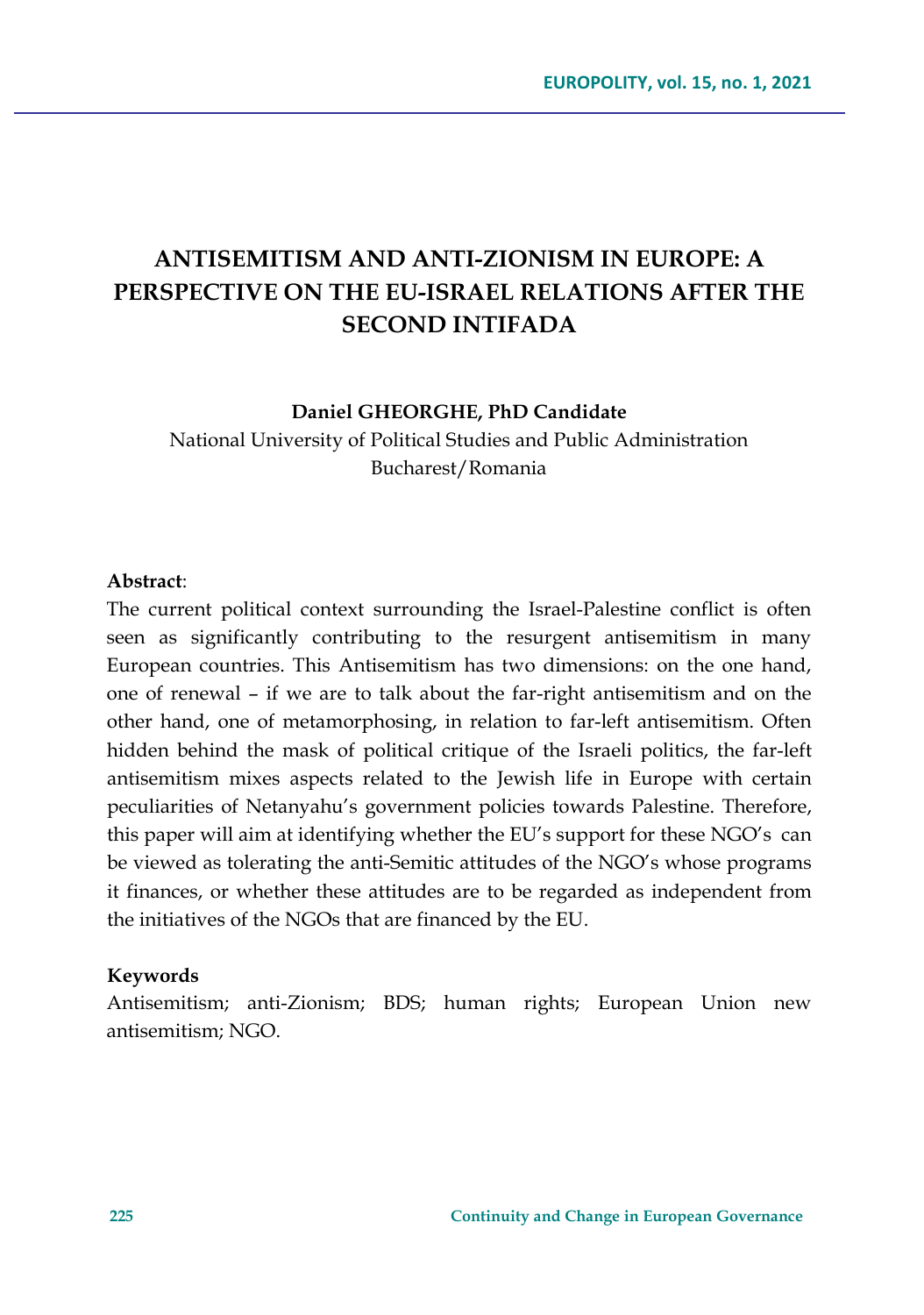### **1.INTRODUCTION**

As the Oslo Accords were signed in the early 1990's, the relations between the EU and Israel seemed to develop towards a more positive direction. Official initiatives like granting Israel a *special status* at the Esssen European Council in 1994, and the Association Agreement in 1995 represent clear proofs of willingness to improve the relations on both sides. However, the political internal developments in Israel – especially the leadership of Benjamin Netanyahu – as well as the beginning of the Second Intifada in 2001 eliminated any hope for the continuation of the Peace Process. This, in the end, led to the old patterns of the relations between the EU and Israel. The main character of these patterns was determined by the tense political relations between the two actors in respect to solving the Israeli-Palestinian conflict. The return to these patterns affected not only the EU's relations with Israel, but also the perception of Israel in the EU. One of the main consequences of this change is represented by the rampant anti-Semitism after 2000, which was mainly fueled by Israel's continued policy on building settlements and was amplified by a big number of so-called pro-Palestine NGOs. Thus, this article will focus on exploring the role played by some of these NGOs in propagating anti-Semitic narratives as anti-Zionist argumentations, starting from identifying different approaches towards the definition of anti-Zionism. Besides the literature available in the field, the research is based also on official reports by the Ministry of Strategic Affairs of Israel, and by organisations in the field of civil society.

The article will include five subsections covering theoretical and analytical discussions. The first subsection is mainly a description of the current context in regard to the influence of antisemitism on the relations between the EU and Israel as well as of the evolution of antisemitism in Europe. Further, the second subsection describes the methodological approach behind the analysis of the NGOs included in research. Also, the second subsection indicates the main objective of the research. The third subsection of the research describes the framework in which the New Antisemitism in particular is approached by the European Union as part of a larger spectrum of anti-Semitic nuances in Europe in a post-World War II context. The fourth subsection is a description of the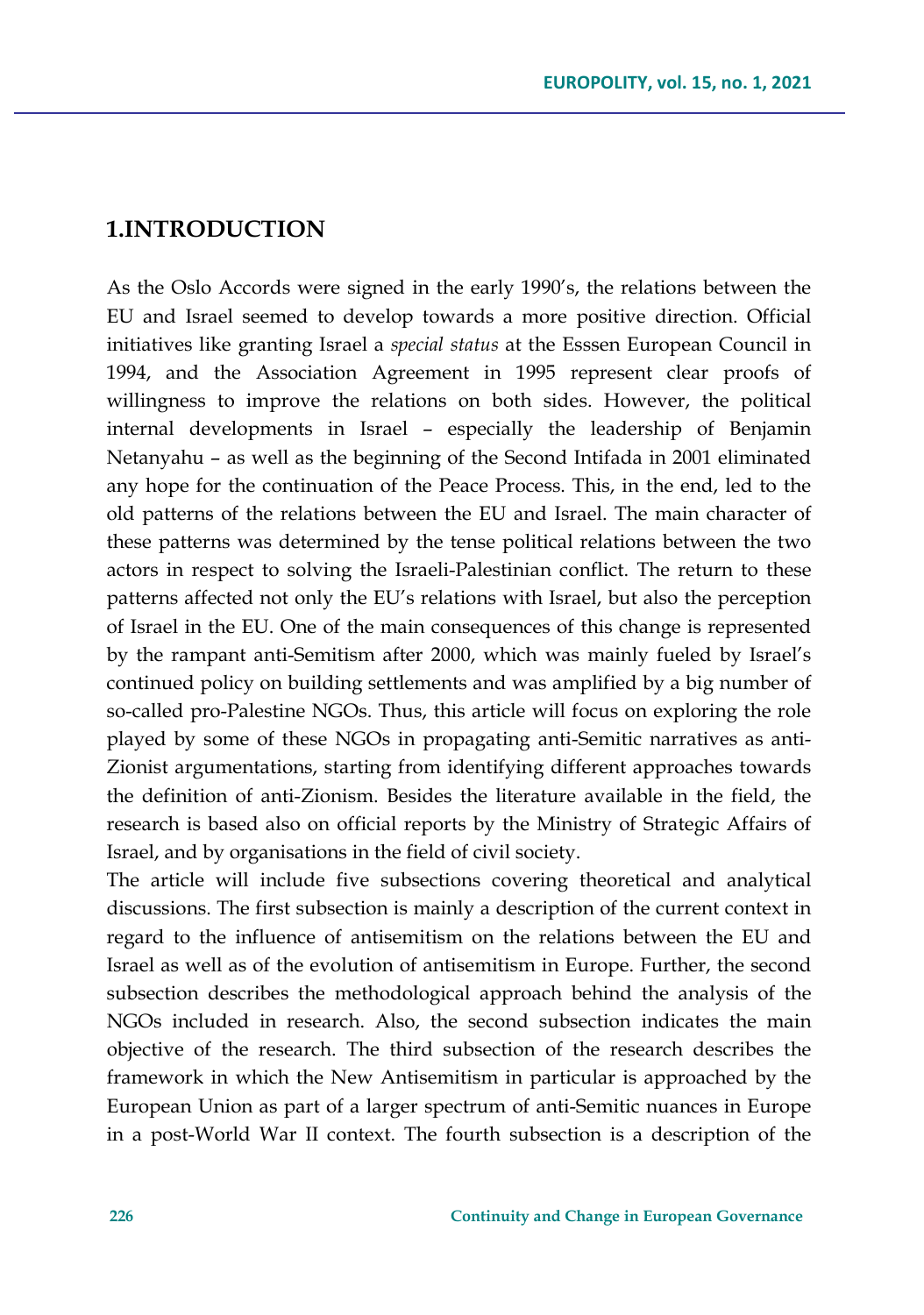context in which the pro-Palestine NGOs developed in the civil society culture in Europe as well as of the directions in which these organisations decide to act. Also, this part brings into discussion the European political culture as a scene on which these NGOs developed, and their ideological directions as instruments towards their objectives. Finally, the fifth subsection focuses on the analysis of different elements related to the actions of the NGOs: history, modus operandi, funding, records of anti-Semitic discourse. The entire analysis is built upon the review of the activity of a set of NGOs that are active within the EU, and which have a record in relation to different anti-Israel activities, mainly BDS. The analysis is also based on these NGOs connections to the European Union through the financial funding that they received for various projects that they developed. Therefore, the last subsection covers this analysis starting from the records of these NGOs in relation to the funding they received, and to their overall activities. A major role in this analysis is also played by the ideological background upon which these NGOs built their narratives, and acted. Therefore, it can be said that the research gravitates around an ideological conundrum created through the interaction between the narratives of these NGOs and the EU's involvement in combating antisemitism.

#### **a. European Union, Israel and European antisemitism**

The relations between the European Union (EU) and the State of Israel manifest a set of particularities determined by the triangle EU, Israel and the Jewish community in the EU. The element connecting the three actors is the common history of Europe and the Jewish people in the twentieth century, intertwined with the way in which the relations between different European countries and Israel developed. The symbolical eight-day visit of the first afterwar German chancellor Konrad Adenauer to Israel on 2 May 1966 (Feron, 1966) indicated a clear direction in respect to the future relations of Europe and Israel, as well as to its anti-Semitic past. Overall, the European history created an environment that gave space for good relations between certain European countries and Israel. This means that there is a certain awareness at the level of European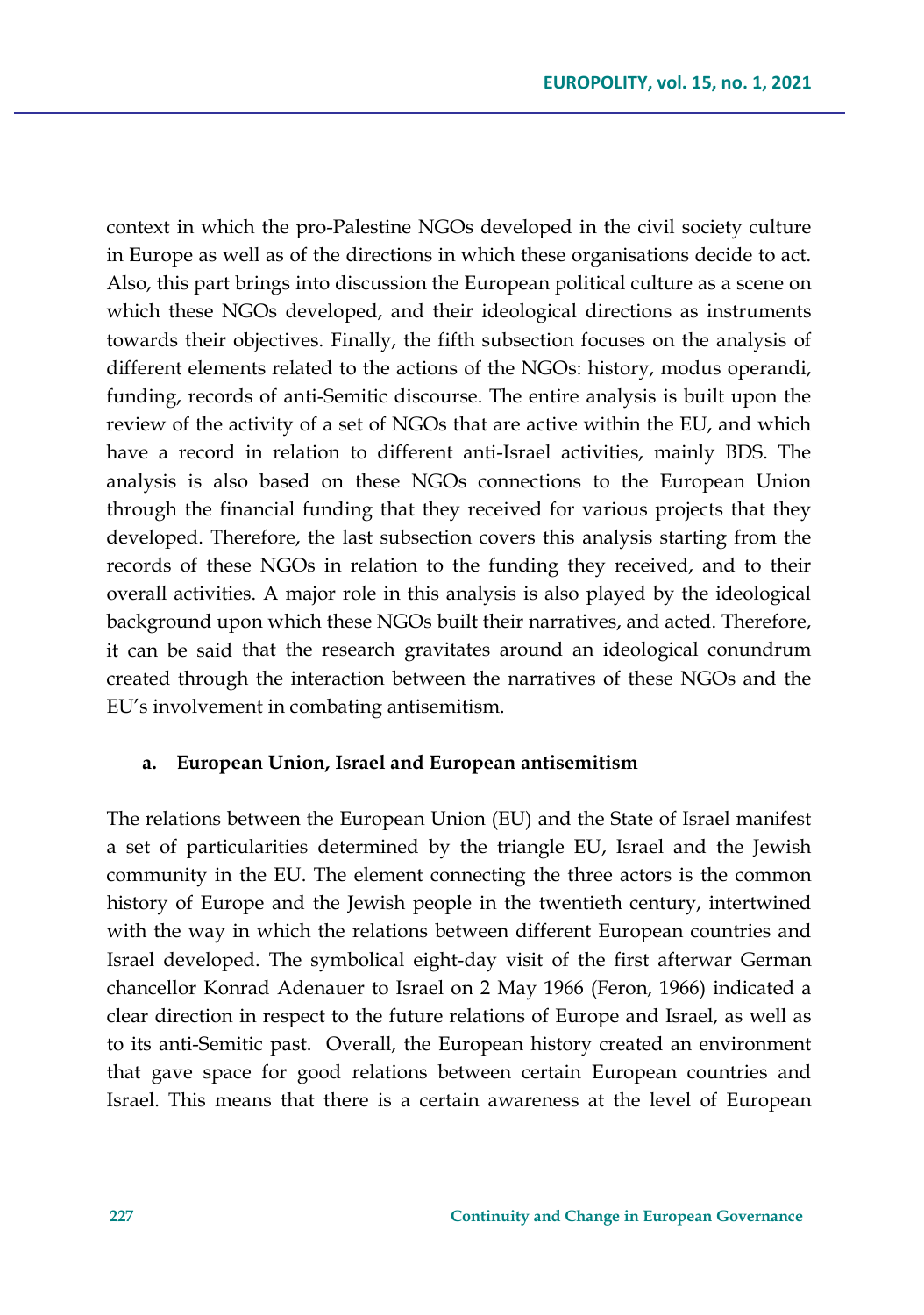population regarding responsibility for the post-WW2 generations in relation to the Holocaust.

However, as the time passed, the European political configuration was subject to massive changes, as also was the way in which the European antisemitism manifested itself despite of the sensitivity for the topic as an outcome of WWII. Events like the Six-Day War and the Yom Kippur War led to a vicious circle in which elements like the occupation of the East Jerusalem, Sinai Peninsula, the West Bank, Gaza Strip and the Golan Heights played and continue to play a major role. Not only these events had a major impact on the American and European politics in respect to the Middle East and Israel, specifically, but also on the transformation of antisemitism. One such example is represented by the French Left which during the Six Day war radically changed its view towards the Jews. In the words of Colin Schindler:

*'On the eve of the Six Day war in 1967, amidst talk of another massacre of the Jews – the imagery in France was that of the emaciated Jew in the striped pyjamas and his post-war liberated successor, the socialist kibbutznik who made the desert bloom. During the war, the image of the jackbooted Jewish conqueror emerged, seemingly aided and abetted by a coordinated Jewish lobby which was centrally pulling the political strings in a multitude of countries.' (Schindler 2014)*

After the two major wars, the first official significant position taken by the European Union in regard to the political situation in Israel in relation to Palestine is the 1980 Venice Declaration that frontally approaches the topic of settlements. The nine states involved in the Declaration were considering the Israeli settlements "a serious obstacle to the peace process in the Middle East" (European Council 1980). However, the Venice Declaration's reference to settlements was an almost incidental one, as its main focus was represented by the general improvement of the situation of Palestinian people. The main tool proposed by the Declaration for reaching its objectives was the implementation of 'two principles accepted by the international community: the right to existence and to security of all the states in the region, including Israel, and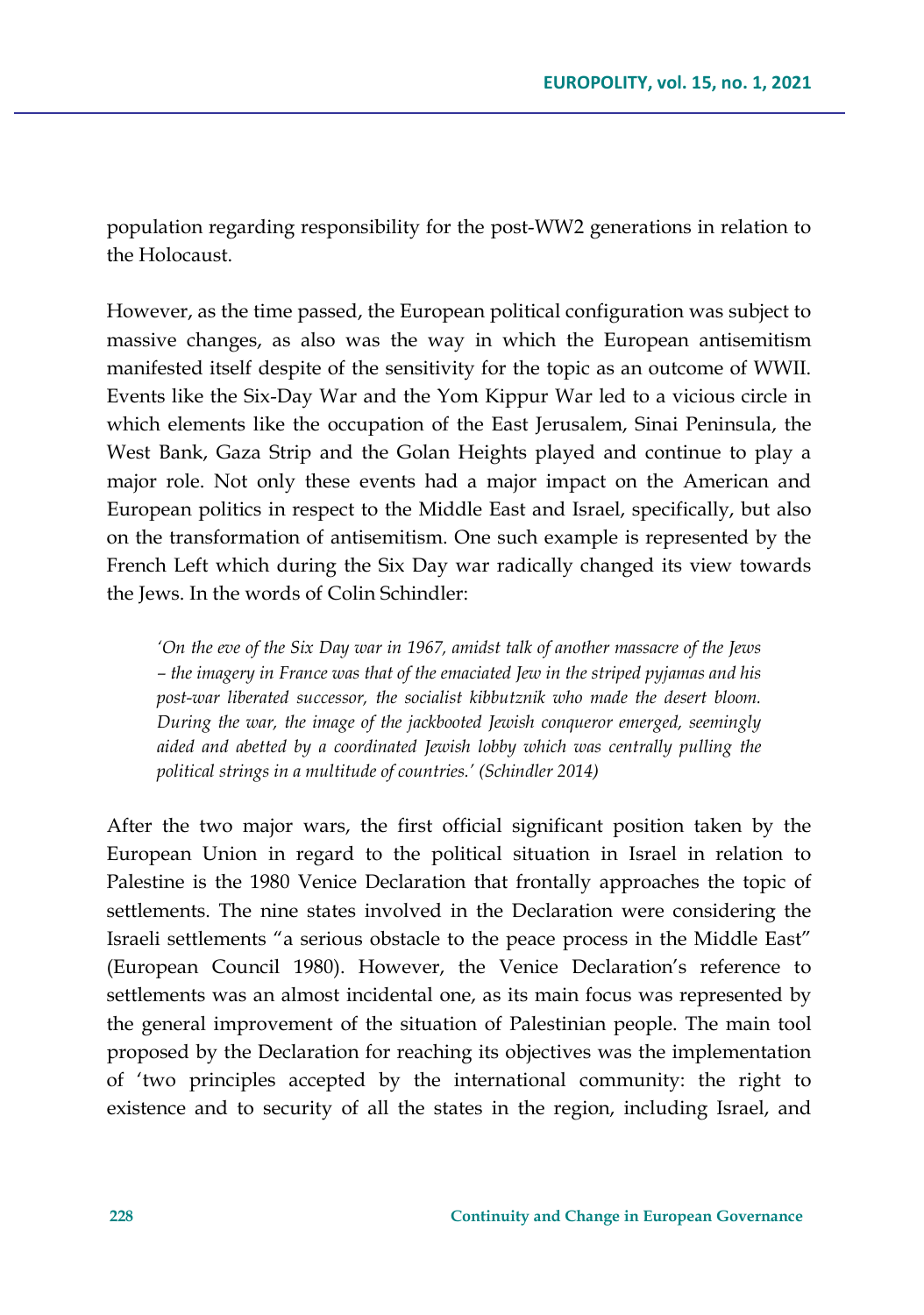justice for all the peoples, which implies the recognition of the legitimate rights of the Palestinian people' (European Council 1980).

After a long history of religious antisemitism, and after the events that occurred during the World War II, the more and more present pro-Palestine organisations (many of them very active in Europe) began promoting a new form of antisemitism. This new type of antisemitism is mainly focused on denying the right to existence of the State of Israel. (Schindler 2014; Steinberg 2009) Although not universally considered as antisemitism, the anti-Zionism covers certain behaviors that are considered anti-Semitic in the European countries that adopted the 2016 IHRA definition of antisemitism. Some of these are: accusing Jewish citizens of being more loyal to Israel, claiming that the existence of a State of Israel is a racist endeavor, and drawing comparisons of contemporary Israel policy to that of the Nazis

Moreover, many of the policies of the Israeli government under prime-minister Benjamin Netanyahu often and considerably fueled the anti-Semitic feelings promoted by the afore mentioned organisations. Laws like those of Settlements or the National Law in 2018 represent elements that only justified, in the minds of those militating against Israel, actions related to the Boycott, Divestment, Sanctions (BDS) movement. According to an official answer given by the former Vice-President of the European Commission, Federica Mogherini "the EU rejects the BDS campaigns attempts to isolate Israel and is opposed to any boycott of Israel" (European Parliament 2016). In this context, it is easily understood that the EU rejects any anti-Semitic narrative, and that it is part of a symphony with other institutions like the OHCHR Special Rapporteur on freedom of religion or belief, according to whom "the objectives, activities and effects of the BDS movement are fully anti-Semitic" (OHCHR 2019).

From an institutional point of view, while the EU Fundamental Rights Agency was tasked to monitor the evolution of antisemitism in Europe, as well as identifying its causes and consequences a major role is played by the EU's foreign policy as part of the European External Action Service's duties. This situation changed in December 2015 when the Vice-President of the European Commission, Frans Timmermans, together with the Commissioner for Justice, Consumers and Gender Equality, Vera Jourova, appointed two coordinators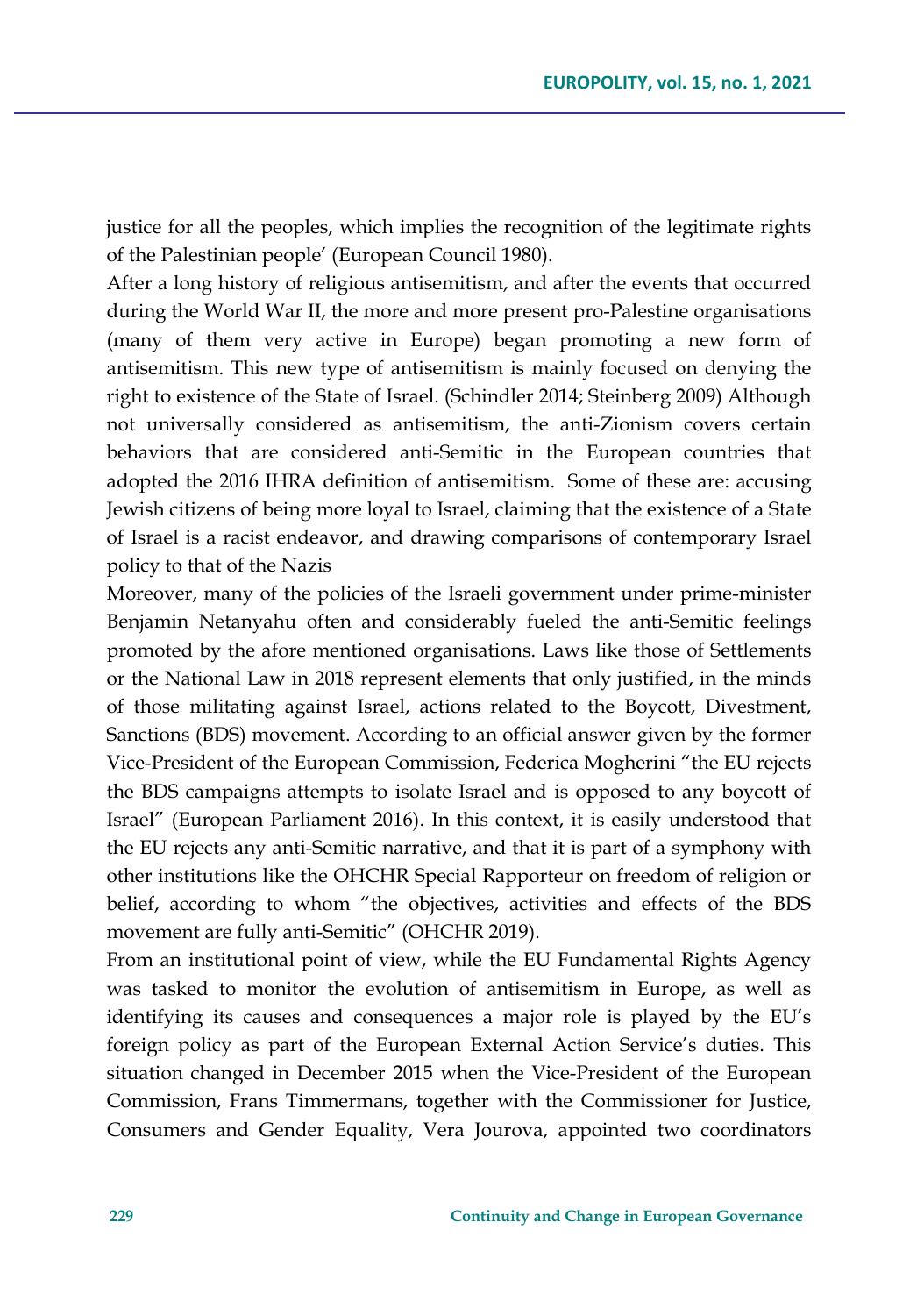tasked with combatting antisemitism and anti-Muslim hatred. The main objectives of the two's activities are "to bring the concerns of the respective communities to the attention of the political level of the Commission, and help coordinate efforts across services in the context of the Commission's overarching policy on racism, xenophobia and other forms of intolerance" (European Commission 2015).

### **2. METHODOLOGY**

Given the main objective of the paper, the research will be based on exploring the European network of pro-Palestine NGOs involved in different actions targeting the Israeli government. Thus, the selected cases are NGOs that are active in the Palestinian Occupied Territories, and which received funding for different projects from the European Union after 2016 when the IHRA Working Definition of Antisemitism was adopted. Another criterion according to which the NGOs were selected for analysis is represented by their involvement in activities related to BDS. This approach is supported by the fact that the IHRA definition, although not legally binding and not adopted by all the EU countries, provides a set of criteria regarding what is considered to be antisemitism in the European framework. This approach is relevant as it is strongly related to the ideological background behind the financing of these NGOs. Also, the fact that these NGOs receive funding from the EU represents the criterion of selecting the case studies in this article. The paper will also explore some practices and ideological characteristics of these NGOs in regard to Israel, and in relation to topics like Israeli settlements in the Occupied Territories, BDS, and Israeli domestic and regional politics. The purpose of this is to identify certain common traits of the actions of these NGOs and the objectives they want to reach. However, this does not imply that one might be able to foresee certain actions, but rather to identify a certain trend in the relation between the EU and certain NGOs.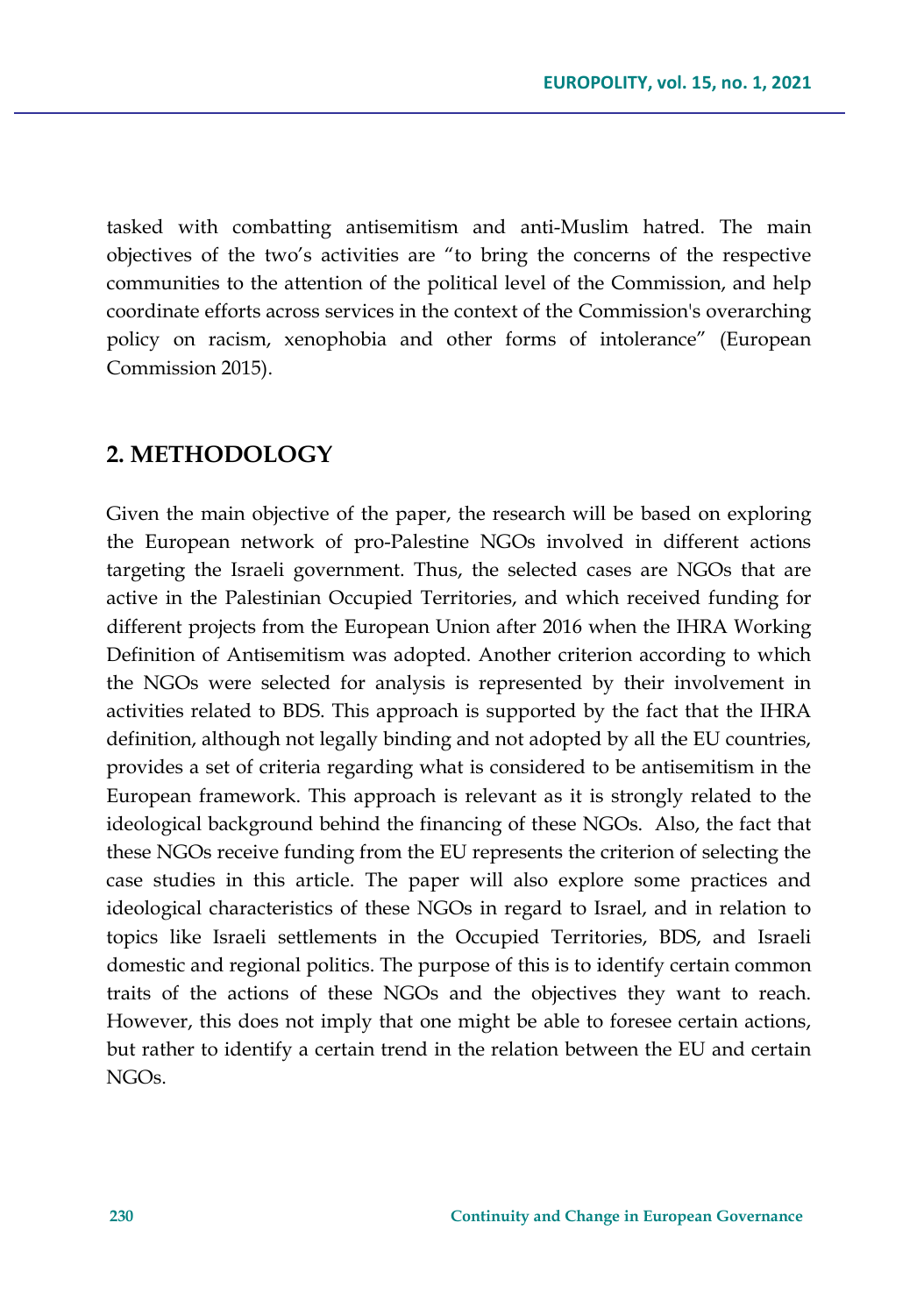#### **b. The IHRA Definition and the New Antisemitism**

A major game changer came in May 2016, when the International Holocaust Remembrance Alliance (IHRA) plenary in Bucharest adopted the non-legally binding working definition of antisemitism. While controversial, the definition is instrumental for the activity of the European institutions when approaching the topic of antisemitism. Among other aspects related to antisemitism, the definition includes "denying the Jewish people their right to self-determination, (...) by claiming that the existence of a State of Israel is a racist endeavor." (IHRA 2016). While controversial, the definition was adopted or endorsed by 21 EU and non-EU countries so far. As the EU Working Definition of Antisemitism indicates, the EU was using an almost similar definition quite long before the IHRA adopted its own definition of antisemitism (European Union 2007). The innovation brought by the definition is that it addresses a more recent type of antisemitism – the one coming from the left spectrum of politics. The New Antisemitism is mainly connected to the denial of the State of Israel and it often uses the anti-Zionism as a cover. However, the "anti-Israel bias does not include legitimate criticism of the Israeli government, its policies, or its politicians" (Anti-Defamation League). The European Commission follows the same line of thinking, and shares the idea that anti-Zionism and antisemitism are at least adjacent.

The origins of the New Antisemitism lie in the very existence of the State of Israel. This is due to the fact that it rejects the right of the Jewish people to have a state. In the words of the former leader of the Swedish Liberal Party and Deputy Prime Minister of Sweden, Per Ahlmark, the New Antisemitism is "often less directed against individual Jews. It attacks primarily the collective Jews, the State of Israel. And then such attacks start a chain reaction of assault on individual Jews and Jewish institutions (…). Today, the most dangerous antisemites might be those who want to make the world Judenstaatrein, free of a Jewish state" (Yad Vashem 2002). Additionally, "the new antisemitism projects traditional conceptions of 'the Jew' onto Israel as the collective Jew. For this reason, traditional definitions of the ideology of antisemitism apply fully to its new manifestation" (Marcus 2015). However, the way in which it is called was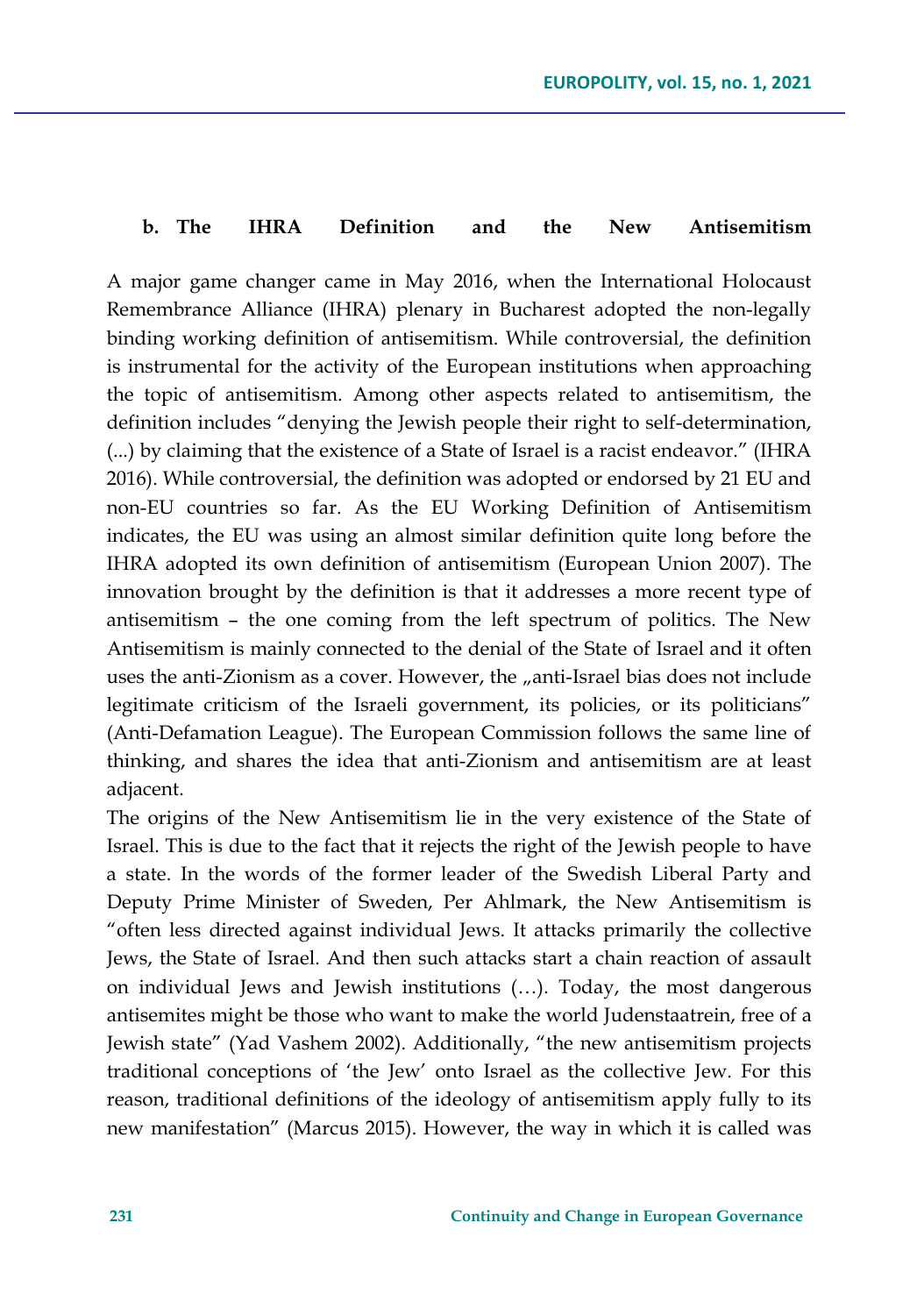not considered to be proper, as Pierre-Andre Taguieff insists on calling it Judeophobia for the reason that:

*"Post-Nazi Judeophobia is grounded not upon the vulgar racialist theories of the late nineteenth century, with their myth of a 'race war' between two imaginary constructs, 'Semites' and 'Aryans,' but upon a set of cultural and political elements quite different from those characterizing the antisemitism of the Dreyfus Affair or the state racism of the National Socialists" (Taguieff 2004)*

Although it is not connected in any way to the traditional Muslim antisemitism, the New Antisemitism comes also from different members of the Arab community and from Arab organisations, together with non-Arab supporters. The main reason for this is that the New Antisemitism is not much related to the old Muslim anti-Semitic myths, but rather to the political events involving the political relations between Israel and the Arab World, with very few exceptions. According to those supporting the existence of a 'new antisemitism', this concept manifests itself in two ways, as identified by Klug. The first one is originated in the fact that "a new wave or outbreak of hostility towards Jews began with the start of the second Palestinian intifada in September 2000 and is continuing at the present time" (Klug 2003). The second one, according to the same author, "is said to involve a new form or type of hostility towards Jews: hostility towards Israel [...] However, those who hold this view tend to think that the new form of antisemitism has intensified with the recent intifada". Both ways of manifestation of the new antisemitism share a common trait which is its popularity among the liberal-left circles of intellectuals and activists.

Even though it can be said that it has been around for a while, the New Antisemitism became more visible due to the Second Intifada – which is considered to have "discredited the Oslo Accords and delivered a blow to the Israel peace camp, from which it has yet to recover" (Ben-Atar 2015). A consequence of this development was that anti-Semitic feelings were becoming more inflated among the European population while they were clearly perceived by the Jewish population: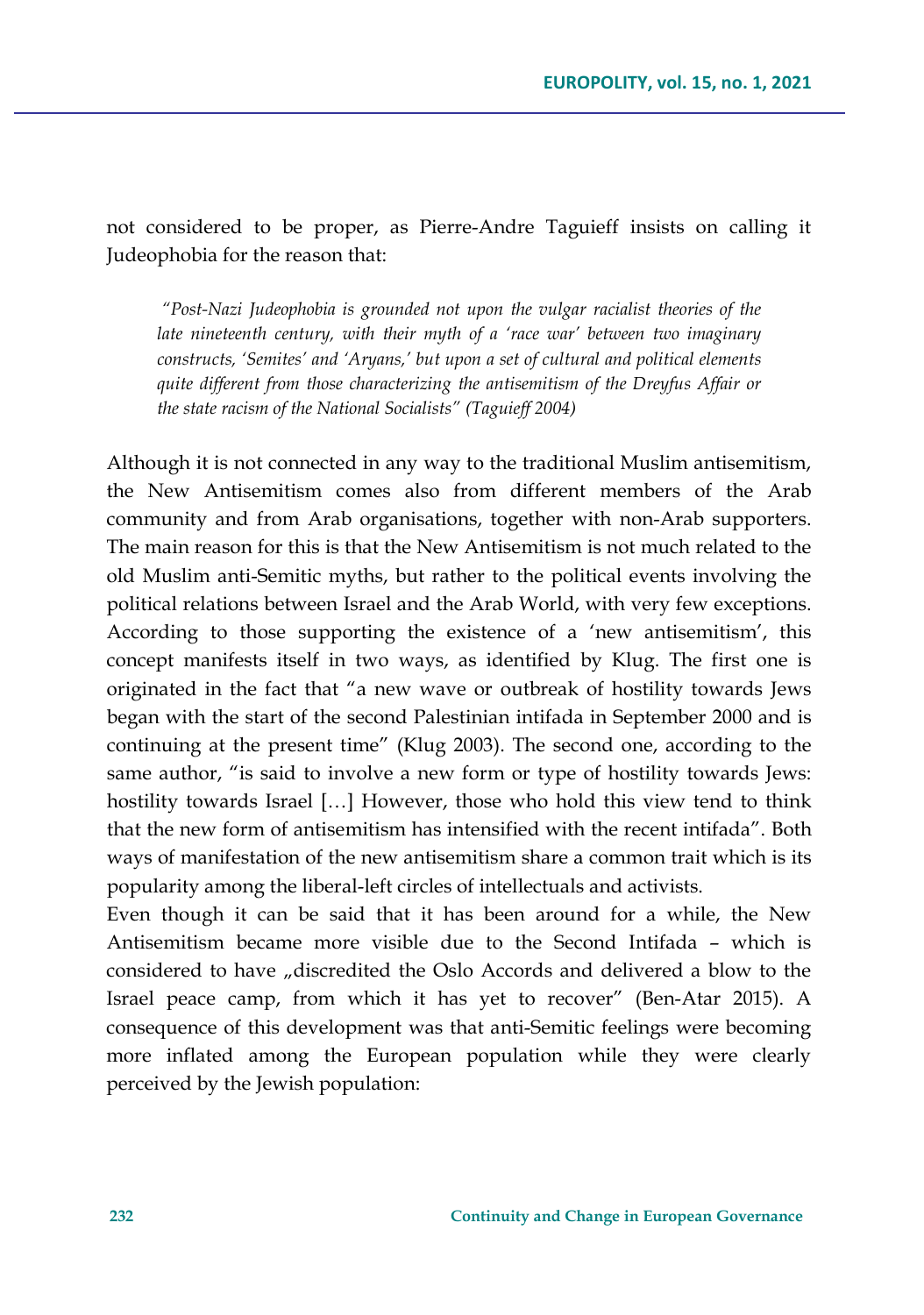*"While 59 percent of EU citizens considered Israel the greatest danger for world peace at the time of the Second Intifada, in Austria that statistic was 69 percent. In 2011, 42 percent of Austrians thought that Israelis acted just as inhumanely to the Palestinians as the Nazis once did to the Jews. This Israel-related antisemitism correlates with the classical hostility toward Jews: 43 percent of Austrians hold the Jews accountable for the current financial crisis"* (Grigat 2015).

Although controversial, the IHRA working definition of anti-Semitism succeeds in drawing a clear distinction between what is a legitimate criticism, and criticism that spills over into anti-Semitic hate speech. The way in which it does this is by specifically addressing the elements that fuel manifestations of New Antisemitism. A clear example of this distinction can be seen in all the official communiques of the European External Action Service addressing different actions of the current Israeli government, and which may affect the Two-State Solution. However, while Anthony Lerman considers that  $n$  no definition ever saved a Jew from experiencing antisemitism" (Lerman 2018), the IHRA definition definitely represents at least the beginning of another significant effort to deal with the anti-Israel antisemitism hidden under the mask of legitimate criticism and freedom of speech.

### **c. Non-Government Organisations (NGO) and the European politics in respect to Israel**

In spite of a not very old tradition of lobbying in Europe it can be said that the Non-State Actors (NSA), especially different NGOs involved with promoting human rights, play a significant role in influencing European policies, either domestic or foreign. Regarding the role played by the NSAs, in our case the human rights organisations, it has to be mentioned that the EU engagement with NSAs has become part and parcel of EU policy-making as it contributes to increasing both EU's legitimacy and efficiency (Voltolini 2013).

In the words of Alexander Grasse "Interregional and cross-border cooperation on the part of subnational authorities is now an established feature of everyday politics, as in the case of the presence of regional lobby groups in Brussels...The establishment of the Committee of the Regions (CoR), the fixing of the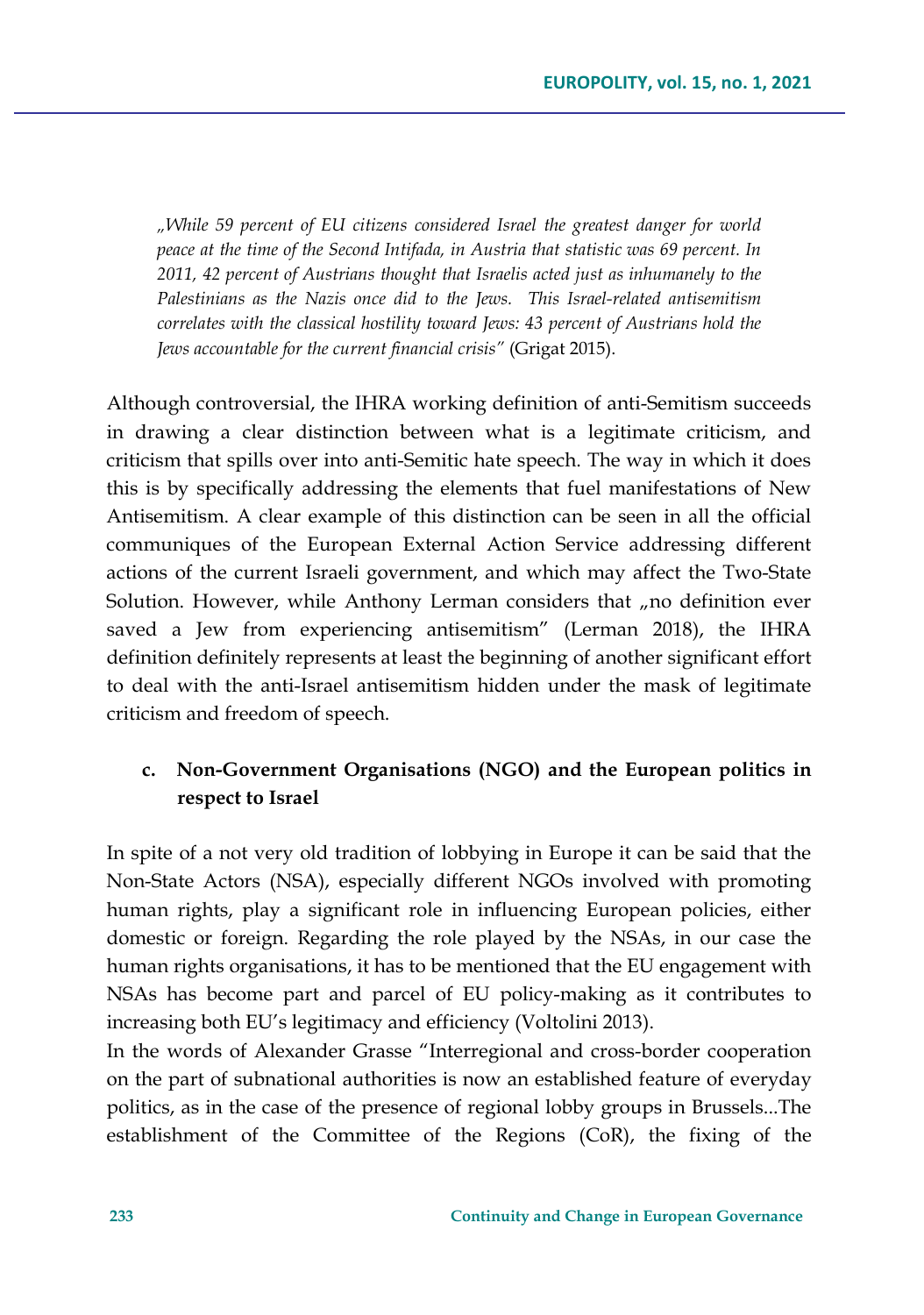subsidiarity principle in the Maastricht Treaty and thus the supposed anchoring of the regions as a definite third level of European politics, as well as Commission policy addressing the regions directly as objects of policy....-all these factors can be taken to indicate an apparently irreversible and uniform trend towards regionalization in Europe" (Grasse 2001). Regarding the regionalization, it has to be mentioned that 'there are numerous cases of persisting multidimensional regionalization processes by non-state actors, and innovative new types of actors, namely coalitions of state-market-civil societyexternal actors' (Bojinović 2012). Although one may argue that this can apply only to the domestic policies of the EU, Grasse supports the idea that "the third" level will continue to paint an exceedingly heterogeneous picture. With the Eastern enlargement of the EU imminent, and the very different traditions and minority issues this will bring with it, the picture will become yet more complex". (Grasse 2001)

Despite the fact that the 2005 EU Action Plan for Israel includes specific references to the Israel-Palestine conflict and it addresses elements like "improving economic and social conditions for all populations" (European Commission 2005), and combating "hate crimes, which can be fueled by anti-Semitic propaganda in the media and on the internet"(European Commission 2005), one very interesting aspect is that elements that might threaten the capacity of Israel to engage in free trade or its state sovereignty are not regarded as anti-Semitic. In this specific case it is very difficult to conclude whether this omission was because the IHRA definition was not yet adopted at the moment or, as in the case of the EU Guidelines prohibiting the allocation of the Union's funds to Israel in the Occupied Territories, the European Commission "has set a double standard: it has one rule for the Jewish State, and a different one for the rest of the world" (Bell et al. 2013). Nevertheless, through this document the EU promises to "jointly review the implementation of the recommendations on combating antisemitism of the EUMC and other European bodies, with a view to working together on monitoring and education" (European Commission, 2005).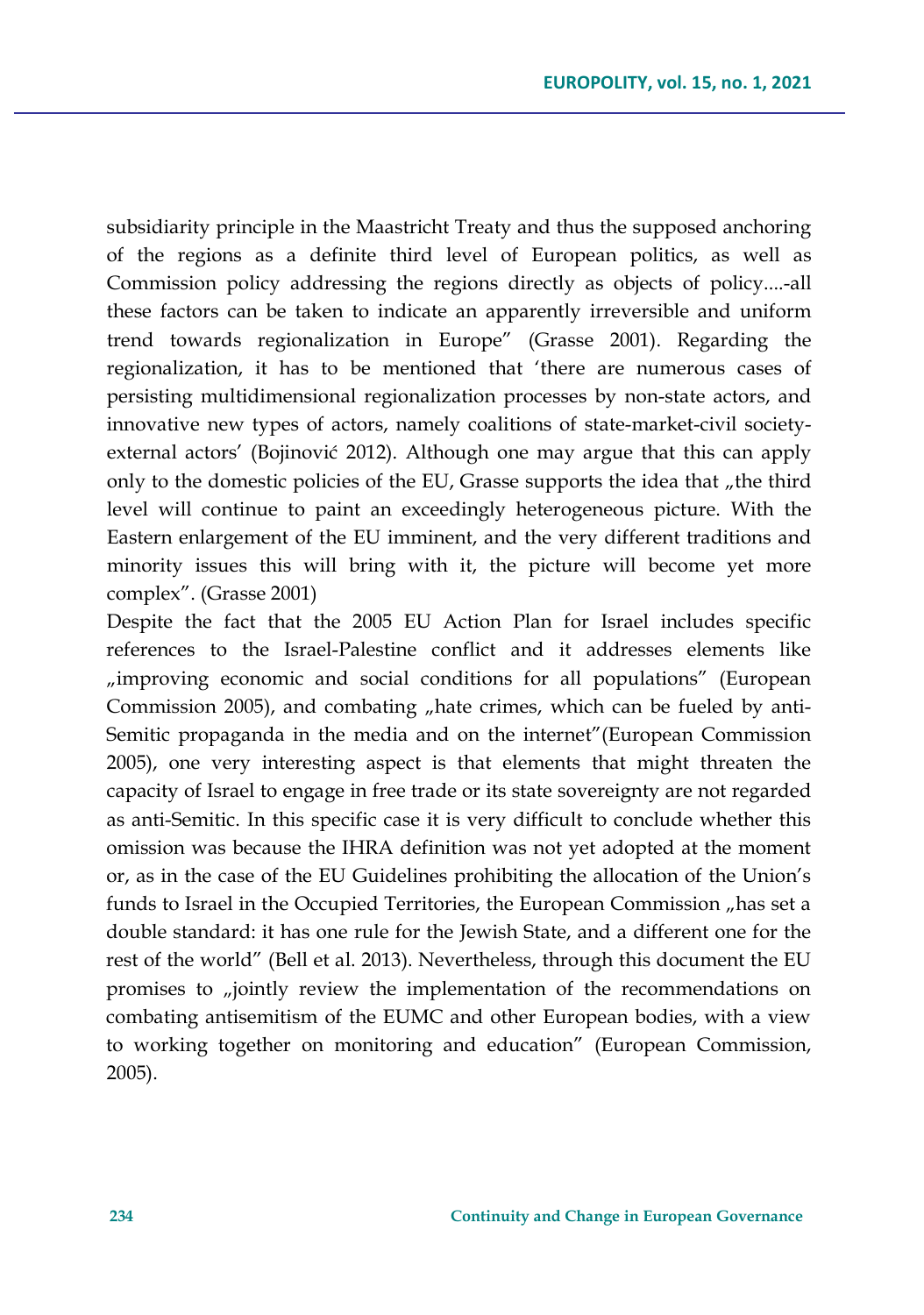The overall activity of the NGOs involved in supporting the Palestinian cause and opposing the Israeli government manifests a complex and nuanced approach. The relationship of some of them (many of which expressing strong anti-Zionist or anti-Semitic opinions) with the European Commission (EC) often left space for a supposed antisemitism rhetoric on EC's side. Even under the scrutiny of Israel's Ministry of Strategic Affairs on EU's funding of some of these organisations, a clear proved anti-Semitic label was impossible to be attached to the EU since "the EU funding has been granted for projects not directly related to promoting boycotts, due to insufficient oversight and information-gathering regarding the actual use of all funds" (Israel Ministry of Strategic Affairs 2019). Nevertheless, based on the IHRA definition and the topics to which anti-Zionism aims, many human rights NGOs in Palestine, Israel and Europe are often involved in propagating anti-Semitic biased information and hate speech that might put in danger lives of Jewish individuals. By conducting their activities under the flag of human rights, the NGOs engaged in these endeavors become protected by a sort of "halo effect" that helps them avoid analysis and accountability for their actions (Steinberg 2009).

Rin relation to the way in which some of the human rights NGOs cross the thin line between the legitimate criticism of Israel and antisemitism, the description of (Steinberg 2009) provides us with the ideological context in which they act:

*"By the mid-1980s these organisations were very powerful international actors. Yet a few years later, with the coming of glasnost, perestroika, and the end of the Cold War, their agendas necessarily shifted and expanded. […] The link between postcolonial ideology and NGOs, particularly in their activities related to the Arab-Israeli conflict, is illustrated by powerful organisations such as War on Want and Christian Aid - both based in Britain. While claiming humanitarian objectives, these NGOs also lead political campaigns under banners such as opposition to the "root causes of global poverty, inequality and injustice"*

While the ideological context and the objectives according to which these NGOs act are known to different EU's institutional actors involved in supporting them due to their presence in the EU lobby register or their visibility in media, many of these organisations are still funded from European public funds, despite the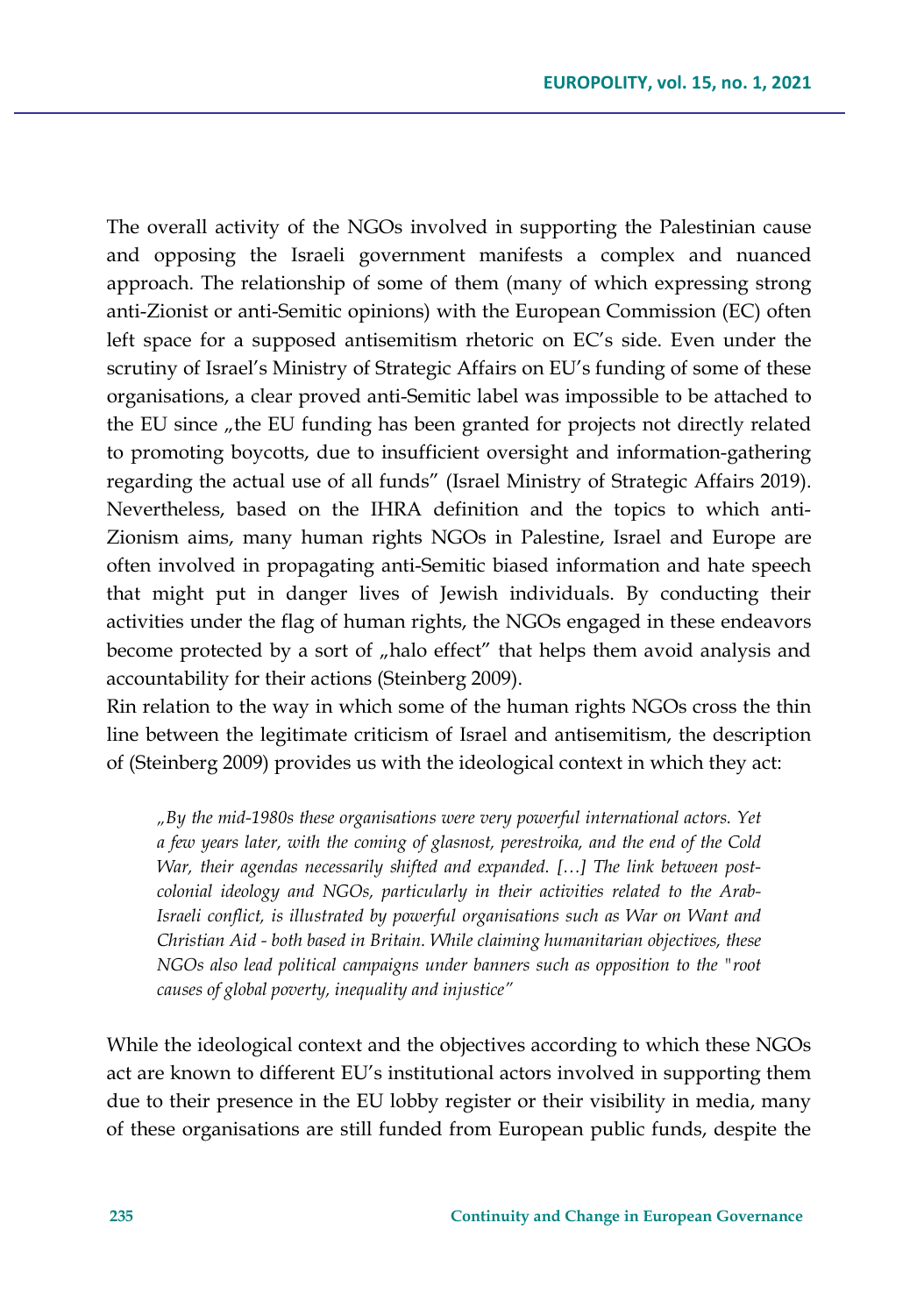EU's efforts to combat antisemitism. The antisemitism is still very present in Europe, in spite of different scholars who consider that while there are still some autochthonous anti-Semites in Europe "their numbers are small and their extreme views are rejected by the vast majority of Europeans" (Mearsheimer et al. 2006). According to the European Commission against Racism and Intolerance

*"Jewish people in Europe continue to be confronted with antisemitic hatred, including violence. Extremist groups, especially Neo-Nazis and Islamists, pose particular threats to the safety of Jewish communities and their members across the continent. Jewish institutions, such as synagogues, community centres and cemeteries, are often vandalised, also in reaction to events in the Middle East. The view that attacks on Jewish persons and property could be considered as justifiable reactions to policies or actions of the Israeli government is, regrettably, widespread and not only held by members of extremist groups" (ECRI, 2018)*

In relation to BDS, the Anti-Defamation League (2019) claims that the European support for it was relatively low while having the highest rates "in Belgium, where 18 percent said they supported BDS; and in Denmark, Sweden and the U.K., where support for the boycott hovered around 15 percent"

### **d. "Boycott Divestment and Sanctions" (BDS) and Pro-Palestine NGOs**

The issue of an anti-Semitic narrative behind the European Union's efforts to manage its relationship with Israel, especially in respect to the Israel-Palestine conflict, becomes more complicated when connected to EU funds going to certain human rights NGOs manifesting a strong anti-Zionist character. Although they receive the funds, these NGOs have projects that are consistently focused on promoting the boycott against Israeli goods. In the aftermath of the 2000 Second Intifada, the UN-sponsored World Conference against Racism in Durban took place. At this conference Israel was "once again singled out with charges of ethnic cleansing, racism, war crimes and crimes against humanity" (Judaken 2008). One of the outcomes of the Durban Conference was the establishing of the Palestinian BDS National Committee, whose role, among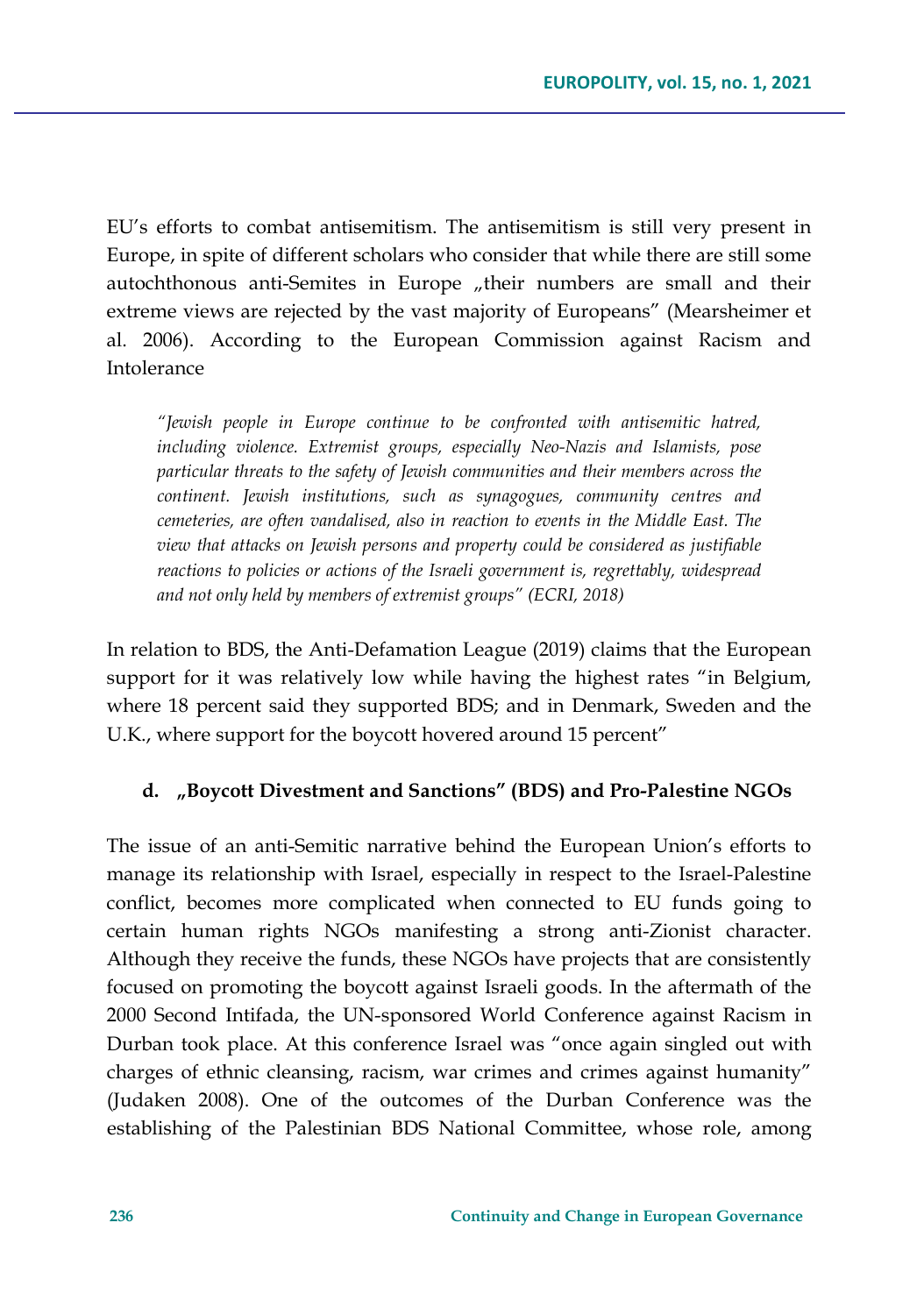other things, is to "strengthen and spread the culture of boycott as a central form of civil resistance to Israeli occupation, colonialism and apartheid" (BDS 2020). In the same spirit of the Conference from Durban the supporters of BDS movement use also the apartheid rhetoric.

One aspect that is very important and it must be mentioned is that the NGOs involved in supporting the BDS movement do not make a clear distinction between their targets – as often the goods originating from the Occupied Territories are not the only ones boycotted - in spite of the claim of Coulibaly that "for proponents of the strategy, the term *occupation* does not refer to an Israeli presence in territories acquired in the 1967, but rather refers to the establishment of Israel in 1948" (Coulibaly 2013). This aspect is relevant for our research since the very idea of human rights cannot be attached to those NGOs targeting the goods coming from the *de jure* Israeli territories. The very reason for this is that they do not act against goods coming from the Occupied Territories, which indeed are illegal from an international law perspective. For instance, regardless the 2005 EU-Israel Action Plan and the Free Trade Agreement (as part of the 2000 EU-Israel Association Agreement) "the BDS movement has been calling for the boycott of Israeli goods and the complete ban of Israeli products from EU markets (together with a policy of divestment from settlements and the imposition of sanctions). Others have often confused the issue of preferential treatment and labelling, while some NSAs deal with the broader implications of settlements for the Middle East Peace Process (Voltolini 2013).

In this context, since many of the NGOs involved with supporting the BDS movement are EU funded (though, not necessarily for the purpose of supporting the BDS), the relations between the EU and Israel as well as the approach of the EU towards antisemitism become intertwined in an ideological conundrum. The complexity of this situation is maintained through the red thread that is the financial aid that these organisations receive from the EU. Although the EU 2013 Guidelines on the eligibility of Israeli entities clearly focuses on the distinction between the entities in the pre-1967 Israel, and in the Occupied Territories, the problematic aspect related to these NGOs is that some of them call for boycott on goods coming from the pre-1967 borders. The main reason for this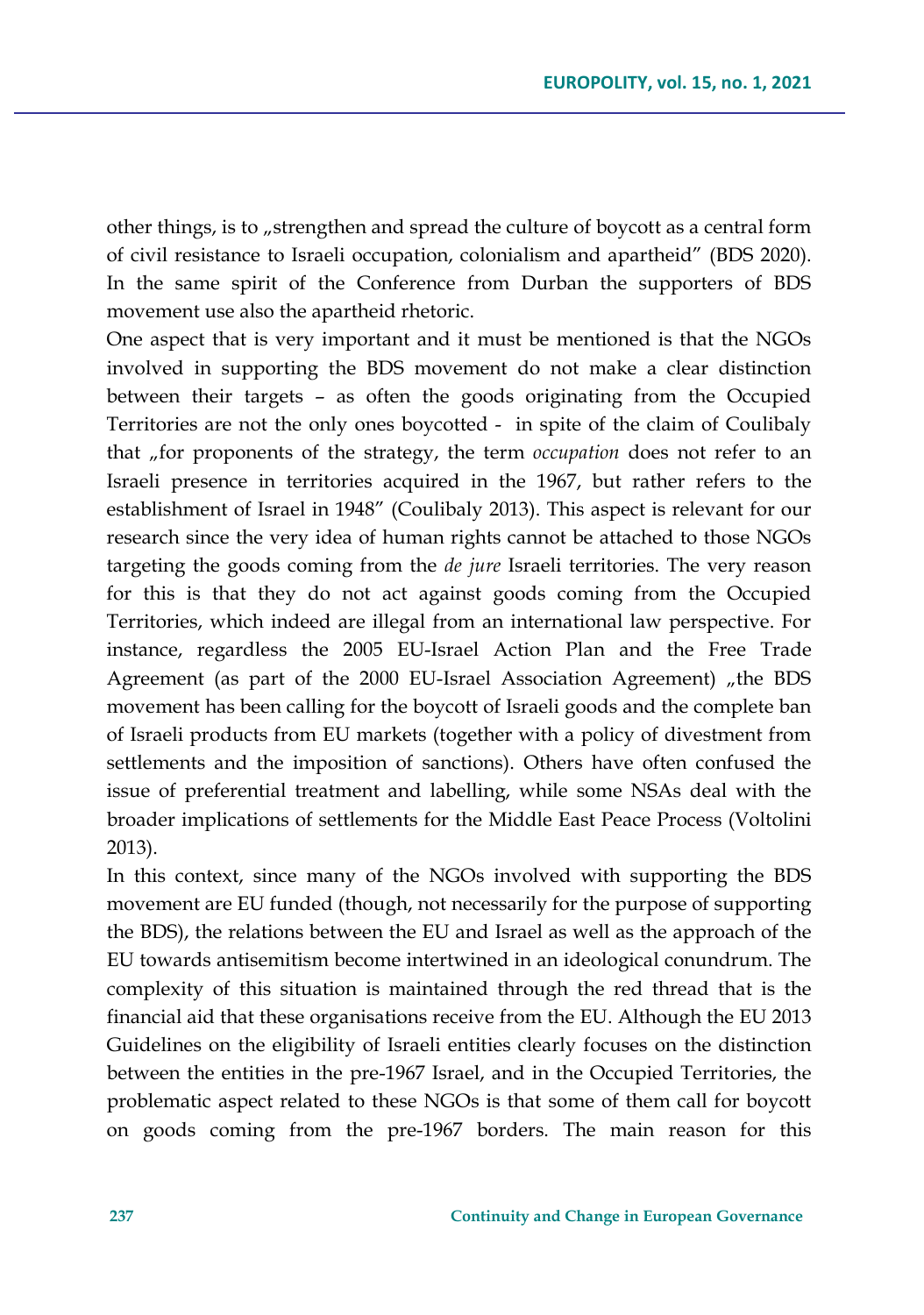problematic situation is represented by how the border between the two areas is defined since it "whilst being socially constructed and a practice in and of itself – is an anchor not for a coherent set of practices, but rather for "incoherent implementation" (Bicchi et al. 2017)

The second edition of the  $n$ The Money Trail" report, released by the Ministry of Strategic Affairs of the State of Israel brings into discussion the situation of "ten NGOs active in promoting boycotts in Israel" (Israel Ministry of Strategic Affairs 2019) that either received or still receive direct funding from the EU. NGO Monitor is another organisation tracing the European funding of NGOs promoting the boycott of goods from Israel. In one of its reports, NGO Monitor identifies 23 NGOs that were recipients of a grant equal to €25 million. Among these NGOs are included the Union of Agricultural Committees (UAWC), Union of Palestinian Women's Committees (UPWC), Al-Dameer, Defence for Children International - Palestine (DCI-P), Health Work Committees (HWC), Bisan Center, Palestinian Center for Human Rights (PCHR), Al-Haq and the Palestinian NGO (PNGO) (NGO Monitor, 2020a). One of the consequences of the involvement of these EU funded NGOs in BDS related activities is reflected in the perception of Israeli citizens regarding the EU. While for a long period there was a strong positive view of the EU among the Israeli citizens as EU was seen as hospitable to potential Israeli accession, and therefore that Israel could and should join the EU in the foreseeable future (ECFR, 2016). Additionally, when asked what comes in their minds when they think about the EU, the leading answer among the Israel respondents was antisemitism (ECFR, 2016). The first NGO to approach in this research is Al-Haq. Established in in 1979, the NGO states as part of its mission to "promote Palestinian people's human rights, defend them and enhance the rule of law and the culture and values of human rights according to the principles of international human rights and humanitarian law, and fight through holding perpetrators of these law accountable irrespective of their nationality" (Al-Haq 2019). According to the aforementioned report by the Israeli Ministry of Strategic Affairs, the organisation received in 2018 a total support of 296,600 euro. According to the same report, the NGO has been very active in pressuring the United Nations Human Rights Council to publish a "Black List" of companies with some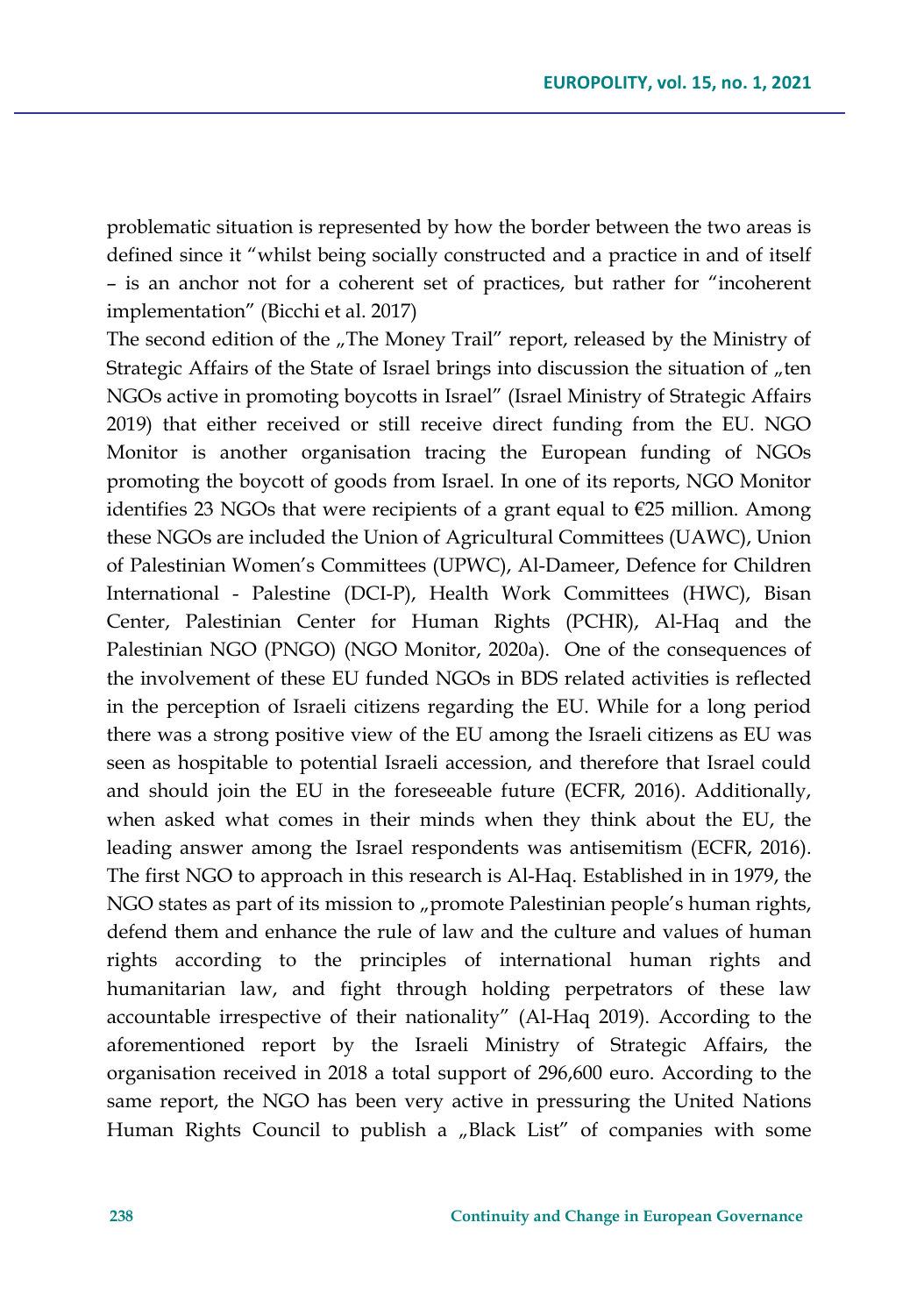connection to Judea, Samaria and East Jerusalem. Additionally, according to NGO Monitor, the total support of 296,600 euro was granted by the EU for a project named "Empowering Palestinian Civil Society to Promote the Effective Reporting and Implementation on International Rights Instruments Palestine acceded 2014" (NGO Monitor 2020). This grant was the second after another one in 2011, when Al-Haq received also from the European Union 288,290 euro for a project "Mobilising Media to Empower Citizens and Civil Society for Human Rights, Democratic Reform, and Intr-Palestinian Reconciliation" Also, in 2017, together with a network of French organisations Al-Haq published a report titled "The Dangerous Liaisons of French Banks with the Israeli Occupation" which accused the French banks that they "indirectly contribute to the maintanance and development" of the settlements (RFI, 2017). Although Al-Haq, based on its mission statement, brings into discussion terms like human rights, humanitarian law, or international legal jurisprudence, it did not manage to make public its financial details since 2009. Nevertheless, its main donors, according to NGO Monitor (2018) are the EU and the Human Rights and International Humanitarian Law Secretariat (which is a joint funding to which contribute countries like Denmark, the Netherlands, Sweden and Switzerland contribute), together with countries like Norway, Ireland, Italy, France and Spain.

Al-Mezan is another Palestinian NGO established in 1999 in the Gaza Strip aiming "to promote and protect human rights with a focus on economic, social, and cultural rights in Occupied Palestine, with a focus on Gaza Strip" (Al Mezan, 2020). The only year when Al-Mezan made public the list of its donor partners was 2016, when the EU was not yet a partner. According to "The Money Trail" report, the NGO signed the "Palestinian Civil Society Call on BDS" in 2005. Also, in 2017, it supported the aforementioned "Black List" project. Similarly, in 2014, the organisation signed, together with other Palestinian organisations, a "public call urging for an intensification of the BDS campaign directed at the State of Israel" (Israeli Ministry of Strategic Affairs 2019). The NGO was financed by the EU in 2018 with 449,997 euro, besides consistent donations from the Netherlands, Save the Children Norway, Medico International, Diakonia and American Friends Service Committee (NGO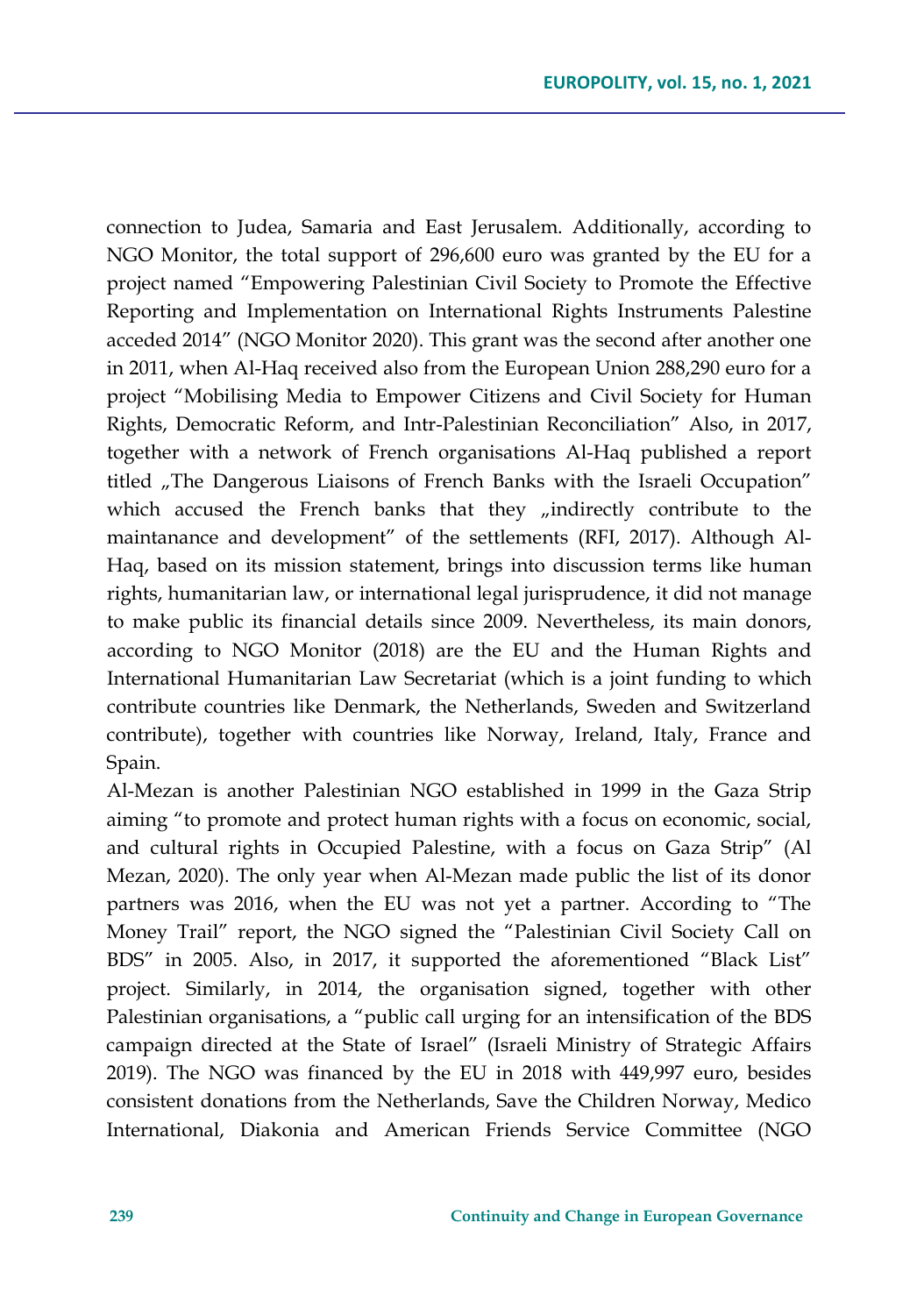Monitor 2018). The organisation expressed its support for Omar Barghouti, a cofounder of the BDS movement, when in August 2016, submitted a joint complaint to the UN Special Rapporteur concerning the review of the residency status of Mr. Barghouti (Lawyers for Palestinian Human Rights, 2016). Al-Haq and Al-Mezan both received funds from the EU starting with 2018. In 2019 was part of '7,2 million "Human Rights Fund Programme" funded by Sweden via the NGO Development Center (NGO Monitor, 2020c), Al-Mezan is a signatory to the 2005 "Palestinian Civil Society Call for BDS".

Another beneficiary of European funding is the Palestinian Non-Governmental Organisation Network (PNGO), which together with 3 other organisations received 1,200,000 euro. The organisation never made its annual reports public, although it "boasts of 135 NGOs in the West Bank and Gaza Strip that work across sectors in different developmental fields" (PNGO, 2020). The NGO is a member of the BDS National Committee (BNC), the leading Palestinian coalition of Boycott, Divestment and Sanctions groups against the State of Israel (Ministry of Strategic Affairs, 2019) – although this information is not mentioned in the Membership section on the website of the NGO. Additional to an workshop on boycotting Israel organized in 2012, PNGO signed in 2014 a public petition to the foreign ministers of EU member states in which it was claimed that "the failure to suspend the Association Agreement is a form of political support for Israel's continued violations of international law that seems completely out of step with the EU's determination to act to hold other states to account, including, for example, Russia and Sri Lanka" (European Coordination of Committees and Associations for Palestine ECCPALESTINE – 2014). According to NGO Monitor (2020b), the head of the EU Representative Office to the West Bank and Gaza sent in March 2020 a "clarification letter regarding the EU funded contracts" to PNGO, stressing that "it is understood that a natural person affiliated to, sympathizing with, or supporting any of the groups or entities mentioned in the EU restrictive lists is not excluded from benefiting from the EU-funded activities, unless his/her exact name and surname corresponds to any of the natural persons on the EU restrictive lists". In the context of this letter, and other allegations surrounding PNGO and other pro Palestine NGOs, the Commissioner for Neighborhood and Enlargement Olivér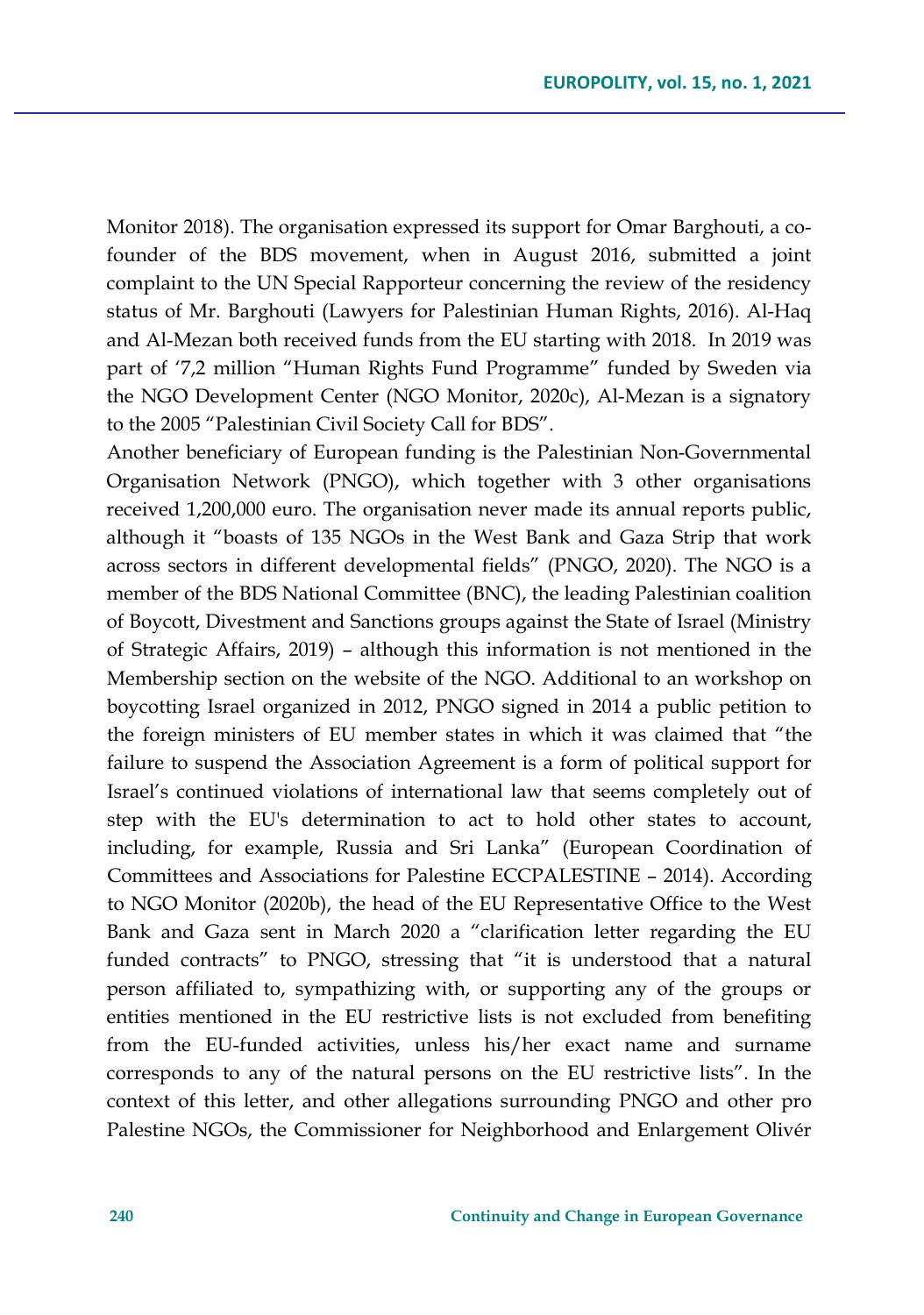Várhelyi stated that he had instructed the heads of EU delegations to Israel, the West Bank, and Gaza to "look deep" into the allegations that some EU funds got o terror-linked or supporting NGOs, declaring that such funding "will not be tolerated" (NGO Monitor 2020b)

Established in Geneva in 1979, but very active in Palestine, Defence for Children International (DCI) - with its local branch Defence for Children Palestine - is another NGO in the list of the EU funded organisations supporting BDS. While collaborating with American BDS organisations like US Campaign for Palestinian Rights, American Muslims for Palestine, Jewish Voice for Peace, and the American Friends Service Committee, it also signed the 2005 "Palestinian Petition Calling for BDS against the State of Israel. While the organisation claims that its "highest value is the pursuit of each child's interests" (DCI Palestine 2020), it also stays committed to supporting the BDS activities. Together with other organisations, DCI Palestine was the incumbent of two EU grants totaling 1,680,534 euro (Ministry of Strategic Affairs 2019). Between 2017-2020, DCI-P received a European grant of 981,298 euro for a project named "Prevention, mitigation, and rehabilitation for Palestinian children" (NGO Monitor 2020b).

Slightly more transparent than the NGOs mentioned so far is the Applied Research Institute Jerusalem (ARIJ). Established in 1990, one of the NGO's objectives is "to catalyze coordination and cooperation between the various groups and institutions working in economic development, and to facilitate the creation of a multi-sector planning unit" (ARIJ 2020). It received, together with another organisation 494,361 euro in 2017 (Ministry of Strategic Affairs, 2019). Nevertheless, in spite of its declared involvement with agricultural activities, the NGO is also part of the BNC and it signed the 2005 "Palestinian Civil Society Call for BDS" (BDS 2005), as well as a public call against the Aprtheid Wall in 2014 (Ministry of Strategic Affairs 2019).

Among the organisations from Europe worth mentioning for the purpose of this research, the Norwegian People's Aid received 2,300,000 euro in 2017, Un Ponte Per (Italy) received 2,000,000 euro, Comite Catholique Contre la Faim et pour le Developpement (France) was part of a joint grant (798,843 euro) with another organisation, and the Irish organisation TROCAIRE, which was part of 6 EU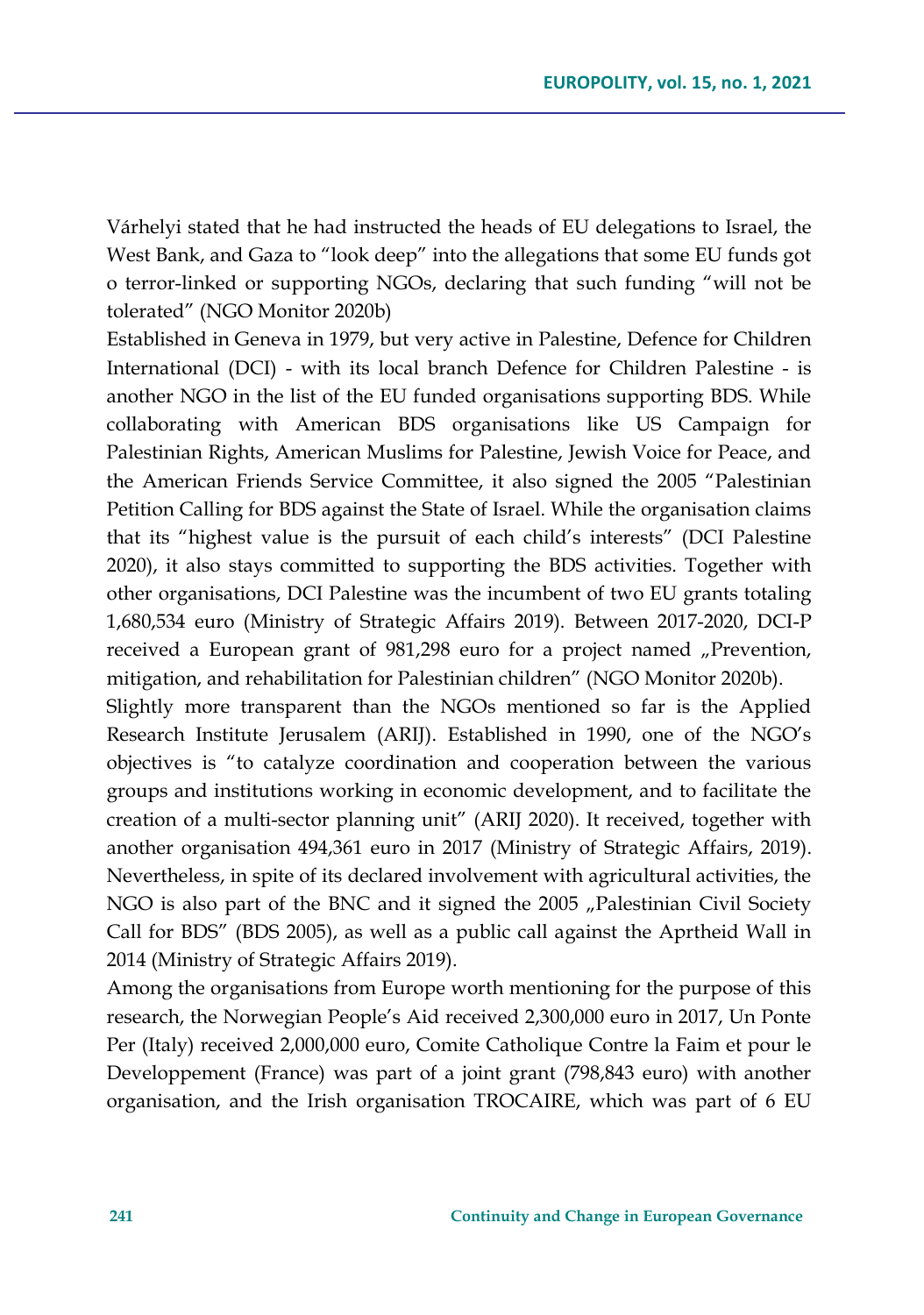grants with other organisations (Ministry of Strategic Affairs 2019).

### **3.CONCLUSIONS**

As the research points out, the involvement of these organisations in actions that have a strong anti-Zionist and anti-Semitic character raises potentially negative evaluations of the EU's efforts in combating antisemitism. However, these dynamics need to be assessed in a much larger context in which political aspects related to the Israeli-Palestinian conflict are related. More specifically, the EU-Israel relations, as well as the Israel's actions in the region play an important role in understanding the whole context.

These organisations, their modus operandi, as well as the funds they use for their activities help us partially grasp their approach towards the concept of human rights, social justice, and equality. The reports used for this research pointed out to significant structural issues regarding the EU's monitoring and control mechanisms, especially as they are related to the activities of beneficiary organisations receiving funds. Moreover, the fact that the NGOs receive EU funding while supporting BDS actions, and use elements like the unclear definition of the Israel borders in order to push their agenda contribute to this complex context. While these funds have as main objective supporting the activities of the NGOs, there is another benefit consequent to receiving the funds, which is "the fact that an organisation which supports a boycott of Israel is a recipient of EU financial aid, even if for purposes other than boycotting Israel, grants the organisation a unique status and an enhanced legitimacy which can assist it in raising funds from other entities for boycott activities.

As we have seen, the European Union is strongly involved in fighting the scourge of antisemitism. Moreover, given the ability of the antisemitism to metamorphose, the EU funding regulation might find it difficult to keep pace with the dynamic character of antisemitism, as well as with the dynamics of BDS movement. By developing tools to closely monitor the activities of the human rights NGOs it funds, the EU, and more specifically, the European Commission, might contribute to diminishing the number of Israeli citizens and Jewish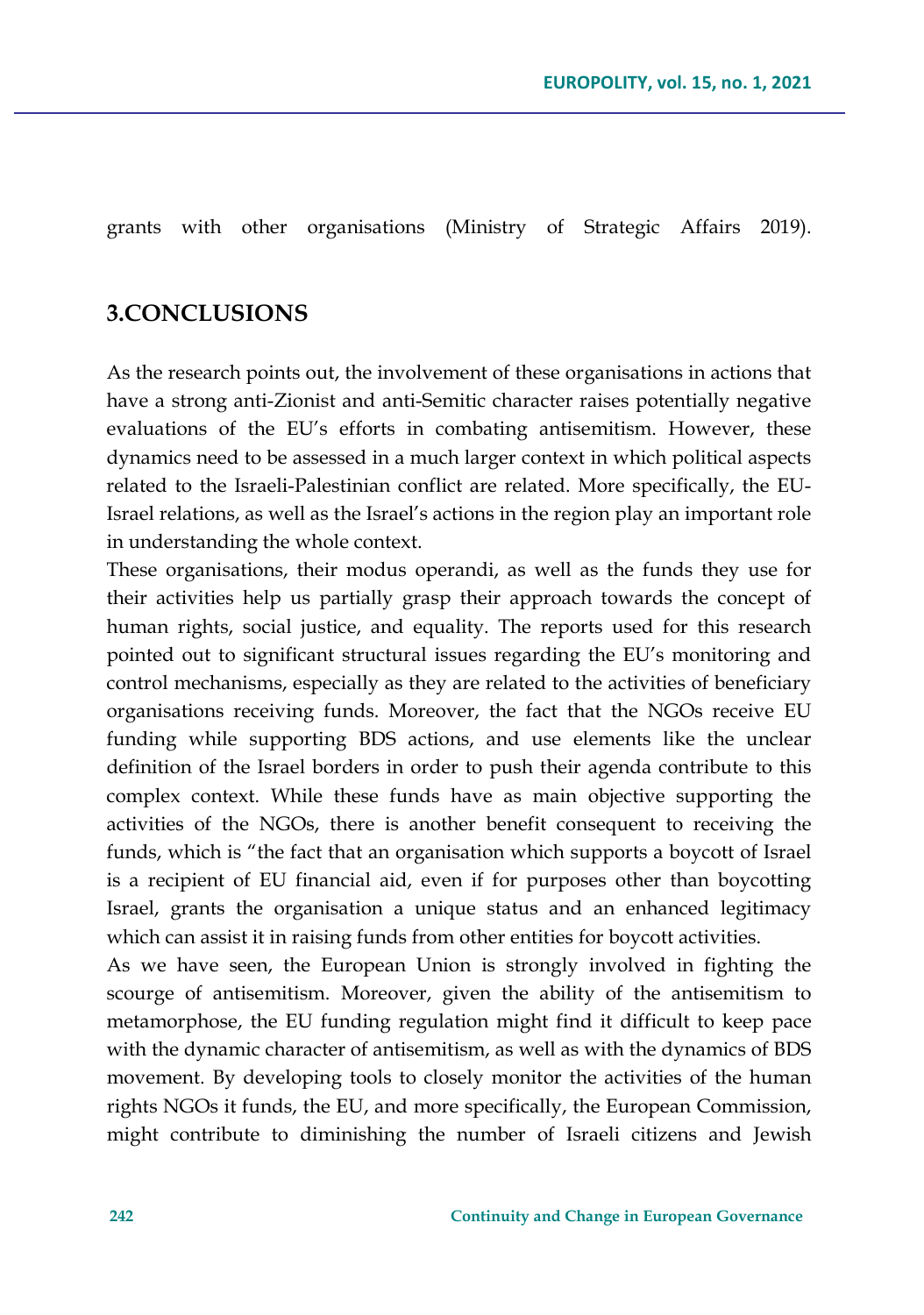Europeans viewing the European Union as anti-Semitic. As these human rights NGOs pretend not to be anti-Semitic, but only criticizing the Israeli government, supposedly some of them (or all of them) do not want to be perceived as anti-Semitic. While there are reports that identified certain associations / involvements of the NGOs explored in this research with alleged terrorist or anti-Semitic discourses or actions, this does not necessarily put the European Union in a similar position given the EU funding for these organisations. In respect to this specific aspect, the words of the Commissioner for Neighborhood and Enlargement Olivér Várhelyi mentioned earlier in the research in relation to the EU's efforts in identifying any potential terrorist threat are clear enough. If such situations may occur - and it is possible that this will happen - the worst accusation that can be brought to the EU is that of negligence. On every level possible, the European Union stays committed to the effort of building a solution that benefits both Israel and Palestine, together with the aforementioned efforts of combatting antisemitism.

Besides identifying a set of NGOs involved in promoting different anti-Zionist and anti-Semitic actions, and which are financed by the EU, the main contribution of this research is to identify the common discourse upon which these NGO's develop their actions. The relevance of this effort is that it points out to certain actions among actors that are part of the European civil society in relation to the State of Israel, and the way in which the European Union manages its relationship with them.

One important aspect is that this research does not have an exhaustive character, since many of the activities that these NGOs do not have a large public coverage in media. Moreover, the fact that the EU's Register for lobbyists does not have yet a mandatory character significantly reduces the access to the real number of the NGOs involved in BDS activities. Moreover, this aspect thwarts also the access to their real level of funding, and origins of the funds. In a context influenced by the mandatory character of the EU Register, future researches on the topic might be able to provide a more complete review of these civil society organisations.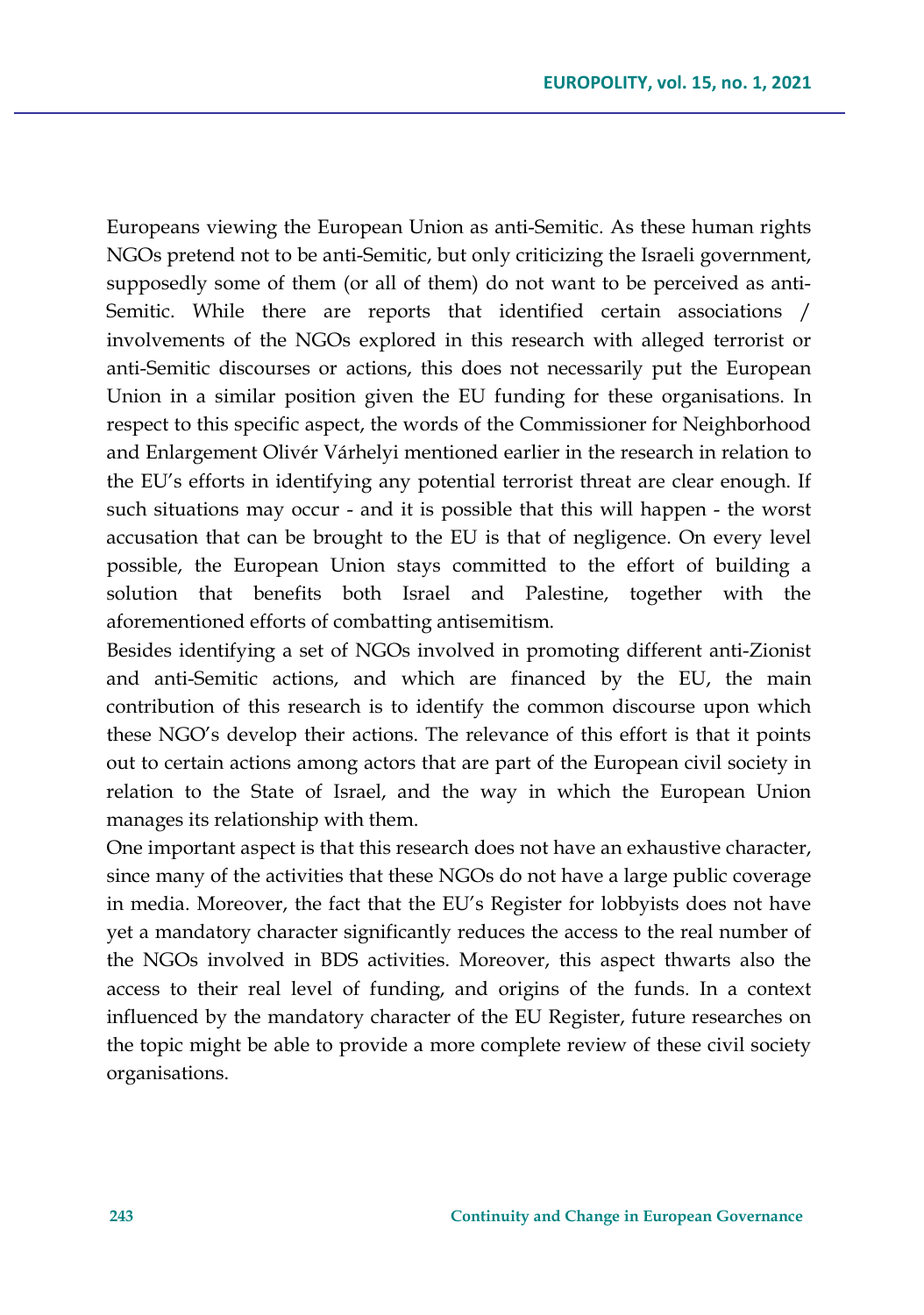## **REFERENCES**

- Al-Haq. 2019. *Vision, Mission and Goals.* Accessed 12 January 2020. [http://www.alhaq.org/about](http://www.alhaq.org/about-alhaq/7135.html)-alhaq/7135.html.
- Al-Mezan. 2020. *Goals.* Accessed 13 January 2020. http://mezan.org/en/posts/62/+Goals
- Anti-Defamation League (ADL). *What is ...Anti-Israel, Anti-Semitic, Anti-Zionist.* Accessed 11 January 2020. https://www.adl.org/resources/toolsand-strategies/what-is-anti-israel-anti-semitic-anti-zionist ().
- ADL. 2019. *ADL Global Surbey of 18 Countries finds Hardcore Anti-Semitic Attitudes Remain Pervasive.* Accessed 29 september 2020. [https://www.adl.org/news/press](https://www.adl.org/news/press-releases/adl-global-survey-of-18-countries-finds-hardcore-anti-semitic-attitudes-remain)-releases/adl-global-survey-of-18 [countries](https://www.adl.org/news/press-releases/adl-global-survey-of-18-countries-finds-hardcore-anti-semitic-attitudes-remain)-finds-hardcore-anti-semitic-attitudes-remain ()
- Applied Research Institute Jerusalem. 2020. *Objectives.* Accessed 13 January 2020. https://www.arij.org/about-arij/background/objectives.html (
- BDS. 2015. *Palestinian Civil Society Call for BDS.* Accessed 13 January 2020 https://bdsmovement.net/call (
- BDS National Committee. Accessed 11 January 2020 <https://bdsmovement.net/bnc>
- Bell, Abraham, and Kontorovich, Eugene. 2013. *EU's Israel Grants Guidelines: A Legal and Policy Analysis*. Kohelet Policy Forum Research Paper. Kohelet Policy Forum, Jerusalem.
- Ben-Atar, Doron. 2015. *Historicizing the Transhistorical: Apsotasy and the Dialectic of Jew Hatred* in *Deciphering the New Antisemitism.* ed. Rosenfeld, Alvin H. 105-150- Indiana University Press.
- Bicchi, F.; Voltolini, B. 2017. "Europe, the Green Line, and the Issue of the Israeli-Palestinian Border: Closing the Gap between Discourse and Practice?". *Geopolitics*. 23(1): 124-146.
- Bojinović, F. A. 2012. "Compatibility of regionalizing actors' activities in the Mediterranean region; What kind of opportunity for the European Union?". *Southeast European and Black Sea Studies*. 12(3: 407-429.
- Coulibaly, Shalem. 2013. "Equations in Contemporary Anti-Zionism: A Conceptual Analysis"*. Global Antisemitism: A Crisis of Modernity.* ed. Charles Asher Small, Martinus Nijhoff Publishers. Leiden 2013. .37-44.
- ECCPALESTINE. 2014 *Petition.* Accessed 12 January 2020*.* http://www.eccpalestine.org/wp-content/uploads/2014/09/Palestinianletter-Ashton-18-Sep-2014.pdf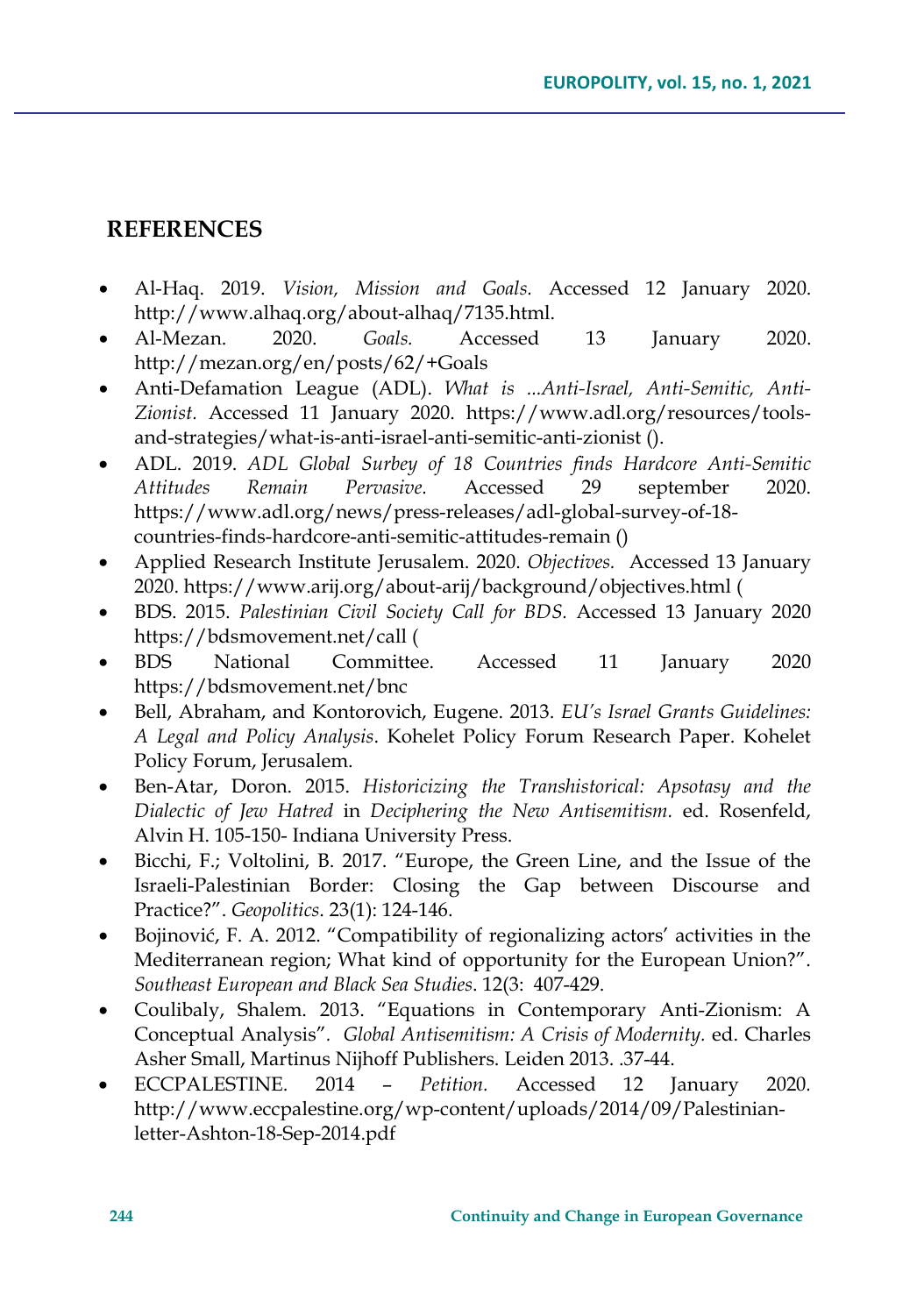- European Commission against Racism and Intolerance (ECRI). 2018. *Country monitoring.* Accessed 16 September 2020. [https://www.coe.int/en/web/european](https://www.coe.int/en/web/european-commission-against-racism-and-intolerance/country-monitoring)-commission-against-racism-and[intolerance/country](https://www.coe.int/en/web/european-commission-against-racism-and-intolerance/country-monitoring)-monitoring
- European Parliament, 2016. Parliamentary questions-Answer given by Vice-President Mogherini on behalf of the Commission. Accessed 10 January 2020. [https://www.europarl.europa.eu/doceo/document/E](https://www.europarl.europa.eu/doceo/document/E-8-2016-005122-ASW_EN.html)-8-2016-005122- [ASW\\_EN.html](https://www.europarl.europa.eu/doceo/document/E-8-2016-005122-ASW_EN.html)
- European Commission. 2005. *EU/Israel Action Plan.* Accessed 12 January 2020*.*  file:///Users/daniel/Downloads/israel\_enp\_ap\_final\_en.pdf
- European Commission. 2015. *Commission appoints coordinators on antisemitism and anti-Muslim hatred.* Accessed 10 January 2020. [https://ec.europa.eu/home](https://ec.europa.eu/home-affairs/what-is-new/news/news/2015/20151201_2_en)-affairs/what-is[new/news/news/2015/20151201\\_2\\_en](https://ec.europa.eu/home-affairs/what-is-new/news/news/2015/20151201_2_en)
- European Council. 1980. *Declaration by the European Council on the Situation in the Middle East.* Venice. 12–13 June.
- European Council of Foreign Relations (ECFR). 2016. *What does Israel think about the European Union?.* Accessed 12 January 2020. [https://www.ecfr.eu/article/commentary\\_what\\_does\\_israel\\_think\\_about\\_t](https://www.ecfr.eu/article/commentary_what_does_israel_think_about_the_european_union_7101) [he\\_european\\_union\\_7101](https://www.ecfr.eu/article/commentary_what_does_israel_think_about_the_european_union_7101)
- European Union. 2007. *Working Definition of Antisemitism.* Accessed 13 January 2020. [https://fra.europa.eu/fraWebsite/material/pub/AS/AS](https://fra.europa.eu/fraWebsite/material/pub/AS/AS-WorkingDefinition-draft.pdf)-[WorkingDefinition](https://fra.europa.eu/fraWebsite/material/pub/AS/AS-WorkingDefinition-draft.pdf)-draft.pdf
- Feron, James. 1966. "*Adenauer begins 8-day visit to Israel".* New York Times. 3 May. Accessed 10 January 2020. h[ttps://www.nytimes.com/1966/05/03/archives/adenauer](https://www.nytimes.com/1966/05/03/archives/adenauer-begins-8day-visit-to-israel.html)-begins-8dayvisit-to-[israel.html](https://www.nytimes.com/1966/05/03/archives/adenauer-begins-8day-visit-to-israel.html)
- Grasse, A. 2001. "*The myth of regionalisation in Europe – rhetoric and reality of an ambivalent concept". Journal of European Area Studies*. 9: 79-82.
- Grigat, Stephan. 2015. "Delegitimizing Israel in Germany and Austria Past politics, the Iranian threat and post-national anti-Zionism"*. Deciphering the New Antisemitism.* ed. Rosenfeld, Alvin H. 105-150. Indiana University Press.
- IHRA. 2016. *Working Definition of Antisemitism.* Accessed 11 January 2020. [https://www.holocaustremembrance.com/working](https://www.holocaustremembrance.com/working-definition-antisemitism)-definition-antisemitism
- Judaken, Jonathan, 2008. "So what's new? Rethinking the 'new antisemitism' in a global age"*. Patterns of Prejudice*. 42(4-5): 531-560.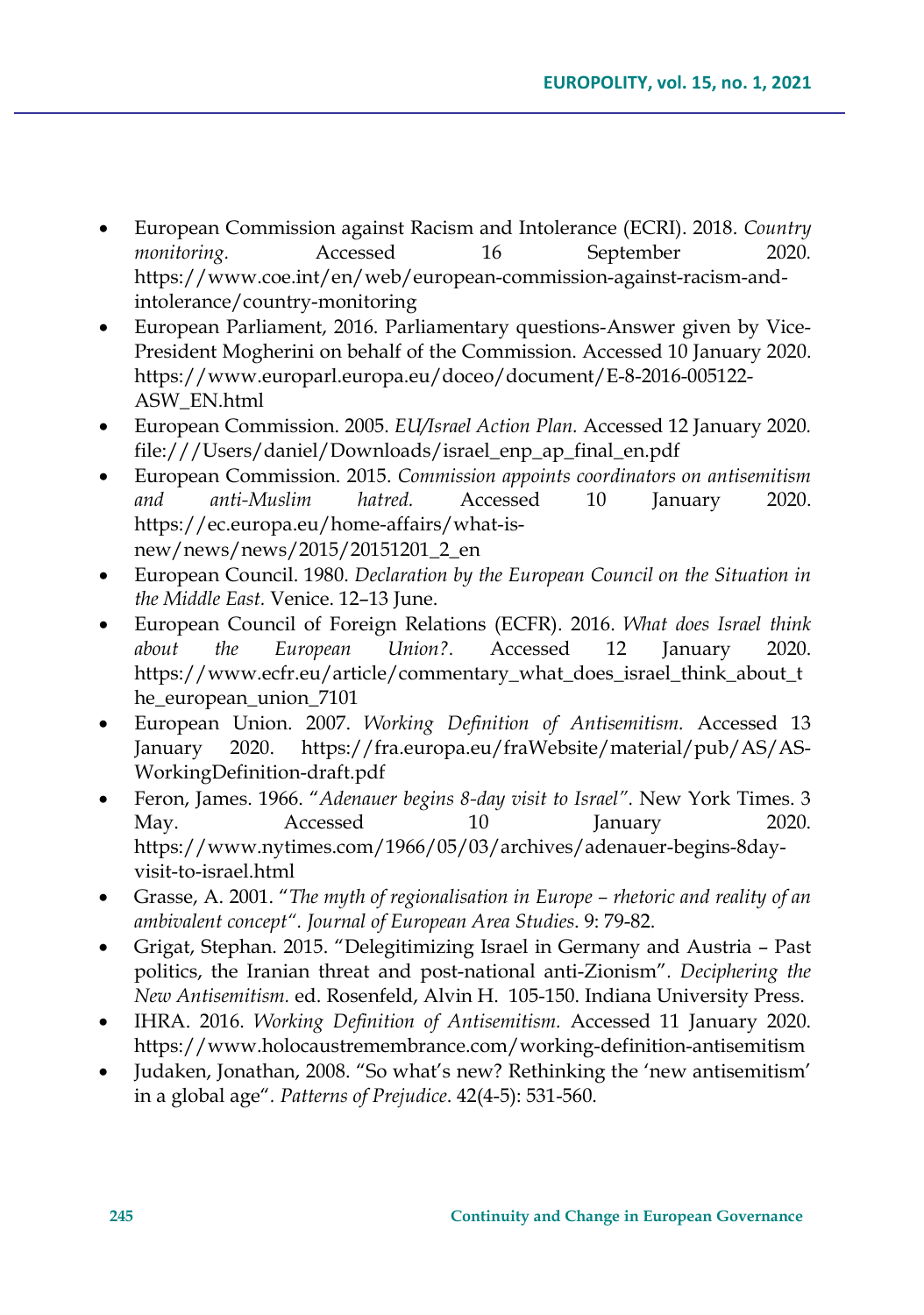- Klug, B. 2003. *The collective Jew: Israel and the new antisemitism. Patterns of Prejudice*. 37(2) 117-138
- Lawyers for Palestinian Human Rights (LPHR)., 2016. *LPHR, Human Rights Watch and Amnesty International submit urgent letter to the UK Government concerning escalating threats against Al Mezan and Al Haq.* Accessed 13 January 2020*.* [https://lphr.org.uk/blog/lphr](https://lphr.org.uk/blog/lphr-project/human-rights-defenders/)-project/human-rights-defenders/
- Lerman, Anthony. 2018. *Labour should ditch the IHRA working definition of antisemitism altogether.* Accessed 11 January 2020*.* [https://www.opendemocracy.net/en/opendemocracyuk/labour](https://www.opendemocracy.net/en/opendemocracyuk/labour-should-ditch-ihra-working-definition-of-antisemitism-altogether/)-shouldditch-ihra-working-definition-of-[antisemitism](https://www.opendemocracy.net/en/opendemocracyuk/labour-should-ditch-ihra-working-definition-of-antisemitism-altogether/)-altogether/
- Marcus, K.L. 2015. "The Ideology of the New Antisemitism"*. Deciphering the New Antisemitism.* ed. Rosenfeld, Alvin H. pg. 21-42, Indiana University Press.
- Mearsheimer, John J., and Walt, S.M. 2006. "The Israel Lobby and U.S. Foreign Policy"*. Middle East Policy*. Vol. XIII, No.3, Fall.
- Ministry of Strategic Affairs and Public Diplomacy. 2019. *The money trail – European Union financing of organisations promoting boycotts against the State of Israel.*
- NGO Monitor. 2018. *Al-Haq.* Accessed 12 January 2020. [https://www.ngo](https://www.ngo-monitor.org/ngos/al_haq/)[monitor.org/ngos/al\\_haq/](https://www.ngo-monitor.org/ngos/al_haq/)
- NGO Monitor (a). 2020. *Al-Mezan Center for Human Rights.* Accessed 19 September 2020. [https://www.ngo](https://www.ngo-monitor.org/ngos/al_mezan_center_for_human_rights/)[monitor.org/ngos/al\\_mezan\\_center\\_for\\_human\\_rights/](https://www.ngo-monitor.org/ngos/al_mezan_center_for_human_rights/)
- NGO Monitor. 2019. *European Union.* Accessed 13 January 2020. https://www.ngo-monitor.org/funder/european\_union/
- NGO Monitor. 2020(b). *EU funding to terror - linked Palestinian NGOs since 2011.* Accessed 30 September 2020*.* https://www.ngo-[monitor.org/nm/wp](https://www.ngo-monitor.org/nm/wp-content/uploads/2020/06/EU-Funding-to-terror-NGOs-since-2011.pdf)[content/uploads/2020/06/EU](https://www.ngo-monitor.org/nm/wp-content/uploads/2020/06/EU-Funding-to-terror-NGOs-since-2011.pdf)-Funding-to-terror-NGOs-since-2011.pdf
- Palestinian Non-Governmental Organisation Network (PNGO). 2020. *Mission & Vision.* Accessed 12 January 2020*.* [http://www.pngo.net/mission](http://www.pngo.net/mission-vision/)-vision/
- Radio France Internationale (RFI). 2017. *French banks finance Israeli settlements, report.* Accessed 12 January 2020*.* http://www.rfi.fr/en/middleeast/20170329-french-banks-finance-israeli-settlements-report
- Schindler, C. 2014. *Israel, the European Left and the Complexity of the Middle East,* Bulletin du Centre du recherce français à Jérusalem, 25/2014;
- Steinberg, Gerald, 2009. "The centrality of NGOs in promoting anti-Israel boycotts". *Jewish Political Studies Review*. Vol. 21, No.1/2 (Spring 2009): 7-31.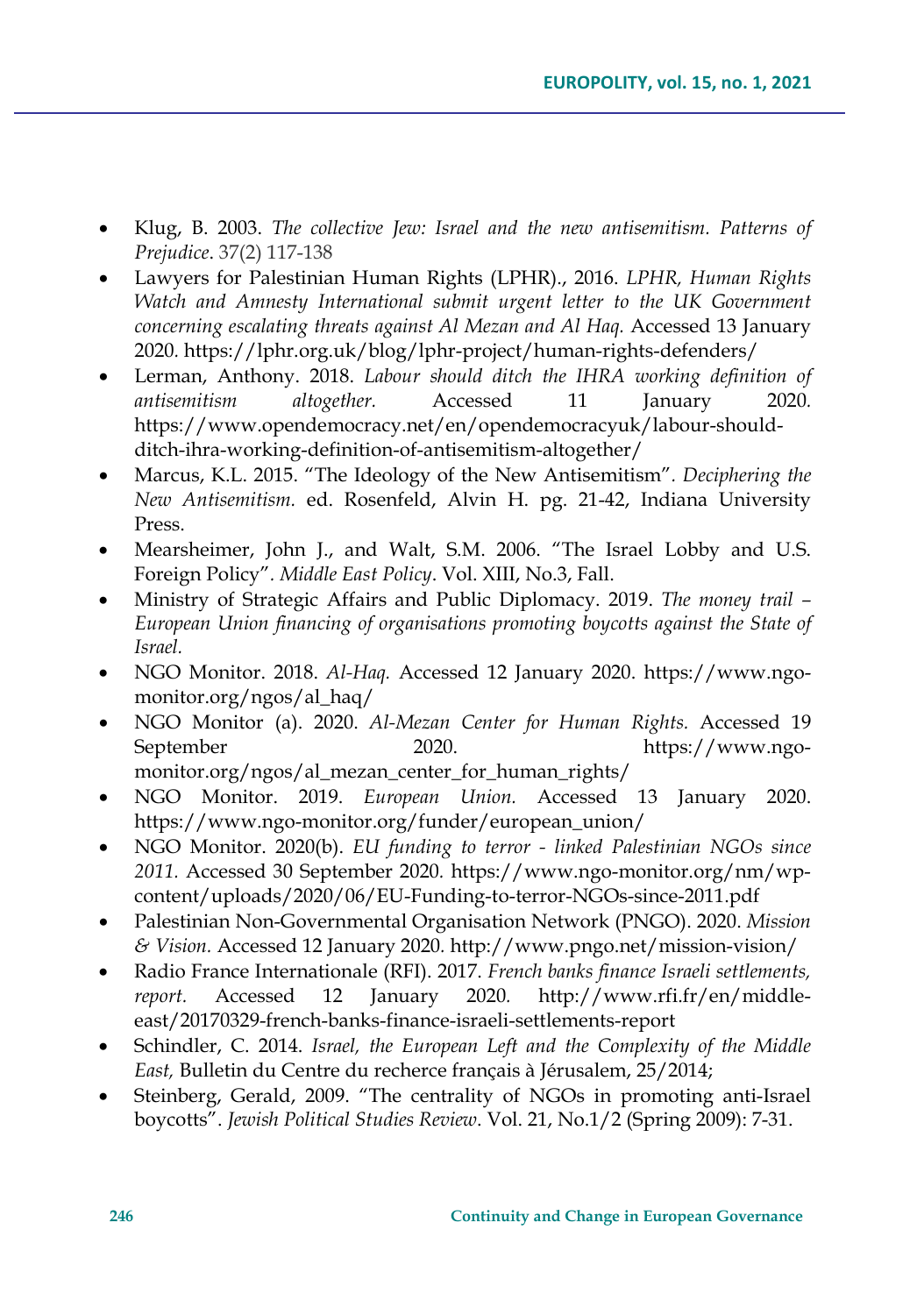- Taguieff, Pierre-Andre. 2004. *Rising from the muck: the New Antisemitism in Europe.* translated from French by Patrick Camiller. Chicago: Ivan R. Dee 2004).
- Tocci, Nathali. 2005. "The Widening Gap between Rhetoric and Reality in EU Policy towards the Israeli-Palestinian Conflict"*. Centre for European Policies Studies*. Working paper. No. 217/ January.
- Tocci, Nathalie. 2007. *The EU and Conflict Resolution – Promoting peace in the backyard.* Oxon: Routledge.
- United Nations Human Rights Office of the High Commissioner (OHCHR). 2019. *Seventy-fourth session Item 69 (b) of the provisional agenda\* Promotion and protection of human rights: human rights questions, including alternative approaches for improving the effective enjoyment of human rights and fundamental freedoms Elimination of all forms of religious intolerance Note by the Secretary-General*.
- Voltolini, Benedetta. 2013. *Lobbying in the EU foreign policy-making towards the Israeli-Palestinian conflict: Exploring the potential of a constructivist perspective.* PhD Thesis. London School of Economics
- Yad Vashem. 2002. Per Ahlmark. "Combatting Old-New Antisemitism" speech at International Conference on the "Legacy of Holocaust Survivors", cited in Small, Charles Asher, 2015. *The Yale Papers – Antisemitism in Comparative Perspective.* Institute for the Studi of Global Antisemitism and Policy.